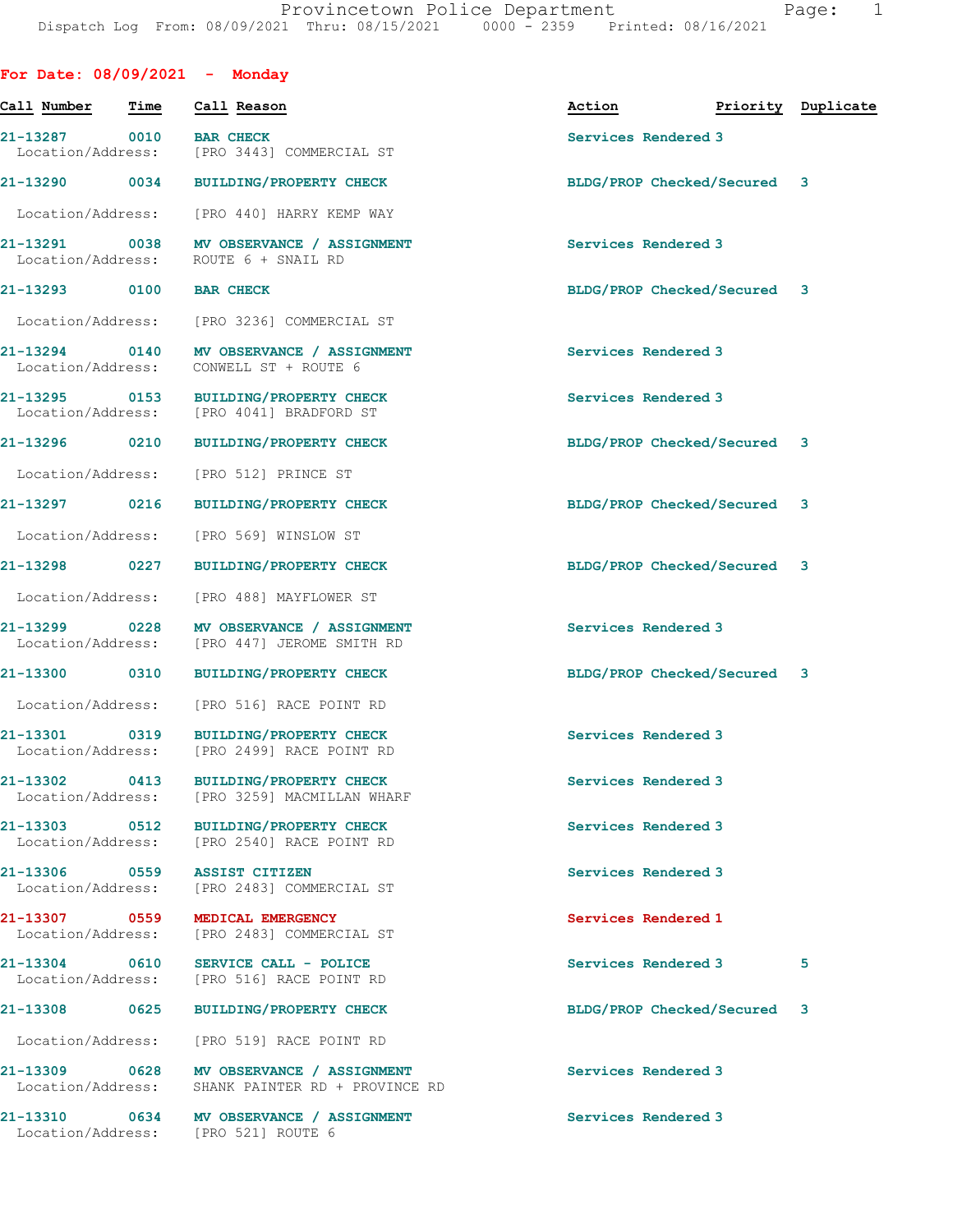|                                                                       | $21-13312$ 0916 SERVICE CALL - POLICE<br>Location/Address: [PRO 1217] MECHANIC ST            | Services Rendered 3   |              |
|-----------------------------------------------------------------------|----------------------------------------------------------------------------------------------|-----------------------|--------------|
|                                                                       | 21-13313 0929 PARKING COMPLAINT<br>Location/Address: [PRO 132] COMMERCIAL ST                 | Services Rendered 3   |              |
| 21-13314 0938 VANDALISM<br>Location/Address: [PRO 569] WINSLOW ST     |                                                                                              | Services Rendered 3   |              |
| 21-13315 0943 MV HIT & RUN<br>Refer To Accident: 21-55-AC             | Location/Address: [PRO 2277] BRADFORD ST                                                     | Services Rendered 2   |              |
| 21-13316 1112 NOISE COMPLAINT                                         | Location/Address: [PRO 1882] SHANK PAINTER RD                                                | Unfounded 3           |              |
| 21-13317 1129 911 - GENERAL                                           | Location/Address: [PRO 1354] COMMERCIAL ST                                                   | Services Rendered 1   |              |
| 21-13318 1133 PARKING COMPLAINT                                       | Location/Address: [PRO 1673] PLEASANT ST                                                     | Services Rendered 3   |              |
|                                                                       | 21-13320 1201 DISTURBANCE - FIGHT / ARGUMENT<br>Location/Address: [PRO 537] SHANK PAINTER RD | Unfounded 1           |              |
|                                                                       | 21-13321 1225 911 - GENERAL<br>Location/Address: [PRO 542] SHANK PAINTER RD                  | Services Rendered 1   |              |
|                                                                       | 21-13322 1231 MEDICAL EMERGENCY<br>Location/Address: [PRO 595] BRADFORD ST                   | PATIENT REFUSAL 1     |              |
| 21-13323 1236 MEDICAL EMERGENCY                                       | Location/Address: [PRO 3296] SHANK PAINTER RD                                                | PATIENT REFUSAL 1     |              |
| 21-13326 1252 ASSIST CITIZEN                                          | Location/Address: [PRO 542] SHANK PAINTER RD                                                 | Services Rendered 3   |              |
| 21-13328 1330 MV COMPLAINT                                            | Location/Address: [PRO 530] SHANK PAINTER RD<br>Refer To Arrest: 21-140-AR                   | Arrest(s) Made 2      |              |
| 21-13330 1434 911 - GENERAL<br>Location/Address: [PRO 451] JOHNSON ST |                                                                                              | Services Rendered 1   |              |
| 21-13331 1458                                                         | MEDICAL EMERGENCY<br>Location/Address: [PRO 2379] PILGRIM HEIGHTS RD                         | PATIENT REFUSAL 1     |              |
| 21-13332 1547                                                         | <b>SERVE SUMMONS</b><br>Location/Address: [PRO 3057] BRADFORD ST                             | Could Not Locate 3    |              |
|                                                                       | 21-13334 1623 BUILDING/PROPERTY CHECK<br>Location/Address: [PRO 2483] COMMERCIAL ST          | Services Rendered 3   |              |
|                                                                       | 21-13335 1628 BUILDING/PROPERTY CHECK<br>Location/Address: [PRO 106] COMMERCIAL ST           | Services Rendered 3   |              |
| 21-13336 1708                                                         | SERVICE CALL - POLICE<br>Location/Address: [PRO 525] COMMERCIAL ST                           | Could Not Locate 3    |              |
| 21-13337 1728 MV STOP<br>Location/Address: [PRO 521] ROUTE 6          |                                                                                              | <b>VERBAL WARNING</b> | 3            |
| 21-13339 1752 MV STOP                                                 | Location/Address: [PRO 1318] COMMERCIAL ST                                                   | <b>VERBAL WARNING</b> | 3            |
| 21-13340 1816 MV STOP                                                 | Location/Address: NELSON AVE + RACE POINT RD                                                 | <b>VERBAL WARNING</b> | 3            |
| 21-13341 1819 FOLLOW UP                                               | Location/Address: [PRO 542] SHANK PAINTER RD                                                 | <b>FOLLOW UP</b>      | $\mathbf{2}$ |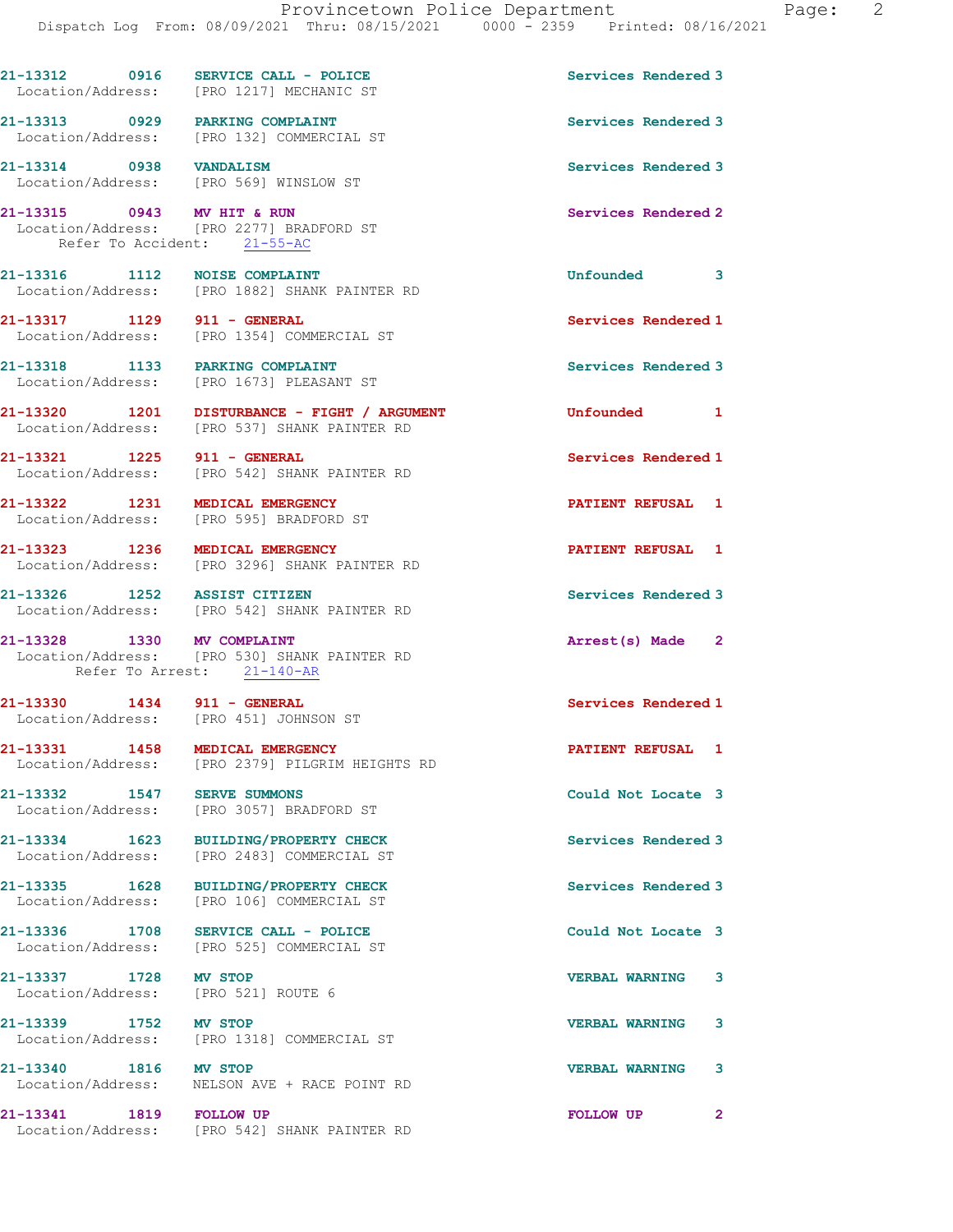21-13343 1857 MEDICAL EMERGENCY **1857 MEDICAL EMERGENCY** 1868 1999 121-13343 1 Location/Address: [PRO 106] COMMERCIAL ST 21-13345 1929 MEDICAL EMERGENCY Services Rendered 1 Location/Address: [PRO 3222] ALDEN ST 21-13351 1946 ASSIST CITIZEN Services Rendered 3 Location/Address: [PRO 542] SHANK PAINTER RD 21-13347 2018 MEDICAL EMERGENCY Services Rendered 1 Location/Address: [PRO 3222] ALDEN ST 21-13348 2033 GENERAL INFO Services Rendered 3 Location/Address: [PRO 542] SHANK PAINTER RD 21-13350 2054 BUILDING/PROPERTY CHECK Services Rendered 3 Location/Address: [PRO 2483] COMMERCIAL ST

21-13353 2201 BUILDING/PROPERTY CHECK Services Rendered 3 Location/Address: [PRO 2540] RACE POINT RD

21-13354 2203 LOST PROPERTY **Services Rendered 3** Location/Address: [PRO 542] SHANK PAINTER RD

21-13355 2243 BAR CHECK Services Rendered 3 Location/Address: [PRO 208] COMMERCIAL ST

21-13356 2255 MV OBSERVANCE / ASSIGNMENT Services Rendered 3 Location/Address: [PRO 58] BRADFORD ST

21-13358 2323 BUILDING/PROPERTY CHECK BLDG/PROP Checked/Secured 3

Location/Address: [PRO 105] COMMERCIAL ST

21-13359 2344 BUILDING/PROPERTY CHECK BLDG/PROP Checked/Secured 3 Location/Address: [PRO 175] COMMERCIAL ST

21-13360 2358 MV STOP VERBAL WARNING 3 Location/Address:

## For Date: 08/10/2021 - Tuesday

|                              | 21-13361 0007 BUILDING/PROPERTY CHECK                                          | BLDG/PROP Checked/Secured 3 |  |
|------------------------------|--------------------------------------------------------------------------------|-----------------------------|--|
|                              | Location/Address: [PRO 1952] COMMERCIAL ST                                     |                             |  |
| 21-13364 0109                | <b>MV STOP</b><br>Location/Address: [PRO 2977] COMMERCIAL ST                   | 3<br><b>VERBAL WARNING</b>  |  |
| 21-13365 0117                | MV STOP                                                                        | Citation / Warning Issued 3 |  |
|                              | Location/Address: COMMERCIAL ST + DEWEY AVE                                    |                             |  |
| 21-13366 0133                | MEDICAL EMERGENCY                                                              | Transported to Hospital 1   |  |
|                              | Location/Address: [PRO 4005] SCHOOL ST                                         |                             |  |
| Location/Address:            | 21-13367 0159 MV OBSERVANCE / ASSIGNMENT<br>JEROME SMITH RD + SHANK PAINTER RD | Services Rendered 3         |  |
| 21-13368 0208 ASSIST CITIZEN | Location/Address: [PRO 3259] MACMILLAN WHARF                                   | Services Rendered 3         |  |
| 21-13369 0210                | MEDICAL EMERGENCY<br>Location/Address: [PRO 3259] MACMILLAN WHARF              | Services Rendered 1         |  |
| 0219<br>21-13370             | <b>BUILDING/PROPERTY CHECK</b>                                                 | BLDG/PROP Checked/Secured 3 |  |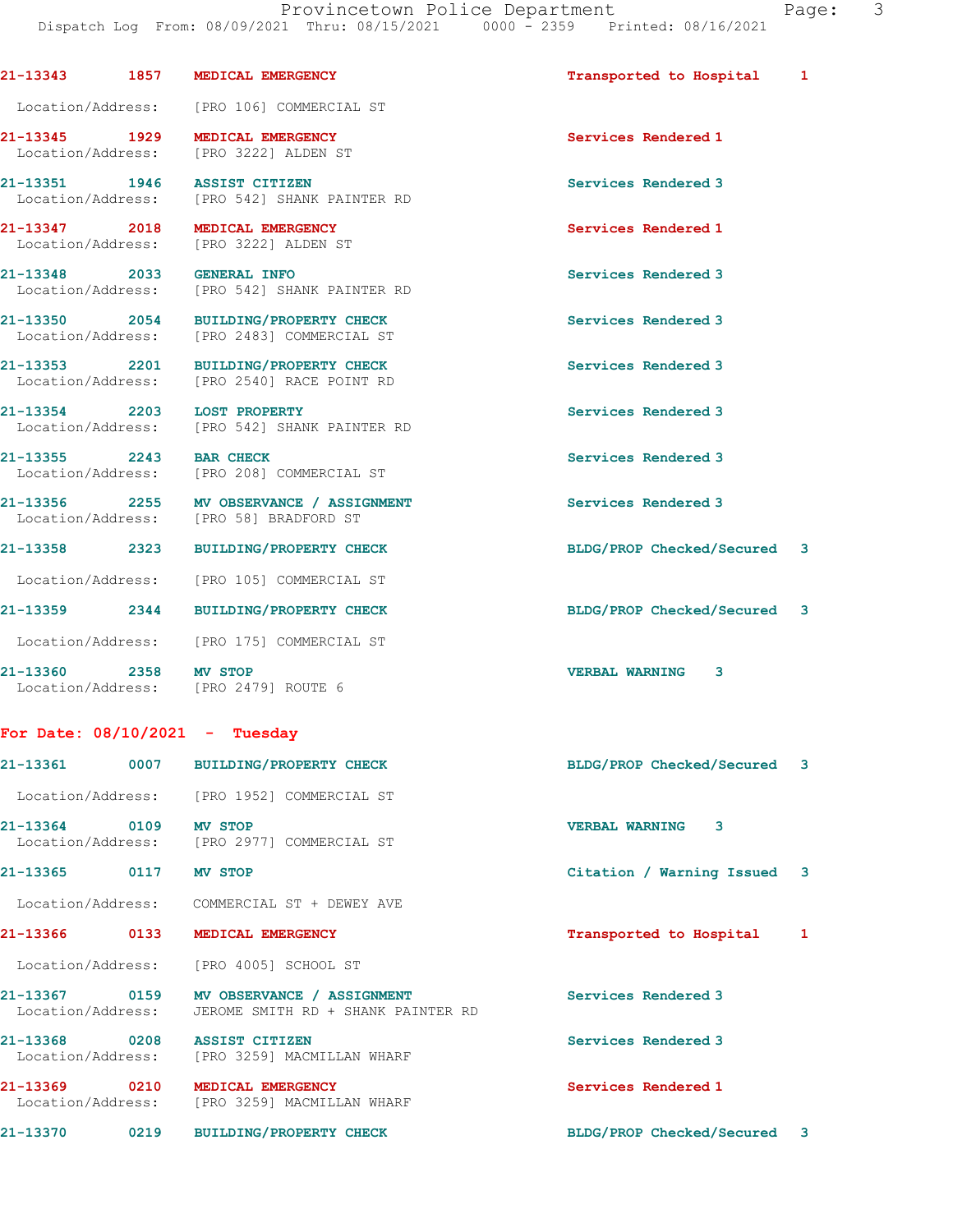21-13371 0230 BUILDING/PROPERTY CHECK BLDG/PROP Checked/Secured 3

Location/Address: [PRO 569] WINSLOW ST

 Location/Address: [PRO 488] MAYFLOWER ST 21-13372 0507 MV OBSERVANCE / ASSIGNMENT Services Rendered 3 Location/Address: [PRO 3440] ROUTE 6 21-13374 0603 SERVICE CALL - POLICE Services Rendered 3 4 Location/Address: [PRO 516] RACE POINT RD 21-13376 0638 MV OBSERVANCE / ASSIGNMENT Services Rendered 3 Location/Address: [PRO 1892] SHANK PAINTER RD 21-13375 0644 BUILDING/PROPERTY CHECK Services Rendered 3 Location/Address: [PRO 3430] COMMERCIAL ST 21-13377 0653 LANDLORD / TENANT Services Rendered 2 Location/Address: [PRO 956] HOWLAND ST 21-13378 0707 ALARM - FIRE Services Rendered 1 Location/Address: [PRO 2] ALDEN ST 21-13380 0728 LOST PROPERTY Services Rendered 3<br>
Location/Address: [PRO 2539] RYDER ST EXT Location/Address: [PRO 2539] RYDER ST EXT 21-13381 0831 BUILDING/PROPERTY CHECK Services Rendered 3 Location/Address: [PRO 2483] COMMERCIAL ST 21-13382 0856 TRAFFIC CONTROL Services Rendered 3 Location/Address: HOWLAND ST + BRADFORD ST 21-13383 0925 BUILDING/PROPERTY CHECK Services Rendered 3 Location/Address: [PRO 2499] RACE POINT RD 21-13384 1057 MV OBSERVANCE / ASSIGNMENT Services Rendered 3 Location/Address: [PRO 3440] ROUTE 6 21-13385 1108 MV STOP VERBAL WARNING 3 Location/Address: [PRO 2518] ROUTE 6 21-13388 1216 LOST PROPERTY Services Rendered 3 Location/Address: [PRO 542] SHANK PAINTER RD 21-13390 1258 BIKE - ACCIDENT Services Rendered 1 Location/Address: MECHANIC ST + BRADFORD ST Refer To Accident: 21-56-AC 21-13392 1331 LANDLORD / TENANT Services Rendered 2 Location/Address: [PRO 956] HOWLAND ST 21-13404 1345 FOLLOW UP 2012 13404 221-13404 2 Location/Address: [PRO 542] SHANK PAINTER RD Refer To Arrest: 21-130-AR 21-13394 1402 MV DISABLED GONE ON ARRIVAL 2 Location/Address: [PRO 2513] ROUTE 6 21-13396 1424 ANIMAL CALL Services Rendered 2 Location/Address: [PRO 1268] COMMERCIAL ST 21-13397 1433 BIKE - GENERAL Services Rendered 2 Location/Address: [PRO 2520] PRINCE ST 21-13398 1437 ALARM - GENERAL False Alarm 1 Location/Address: [PRO 2018] COMMERCIAL ST 21-13399 1438 PARKING COMPLAINT Services Rendered 3 Location/Address: [PRO 1435] STANDISH ST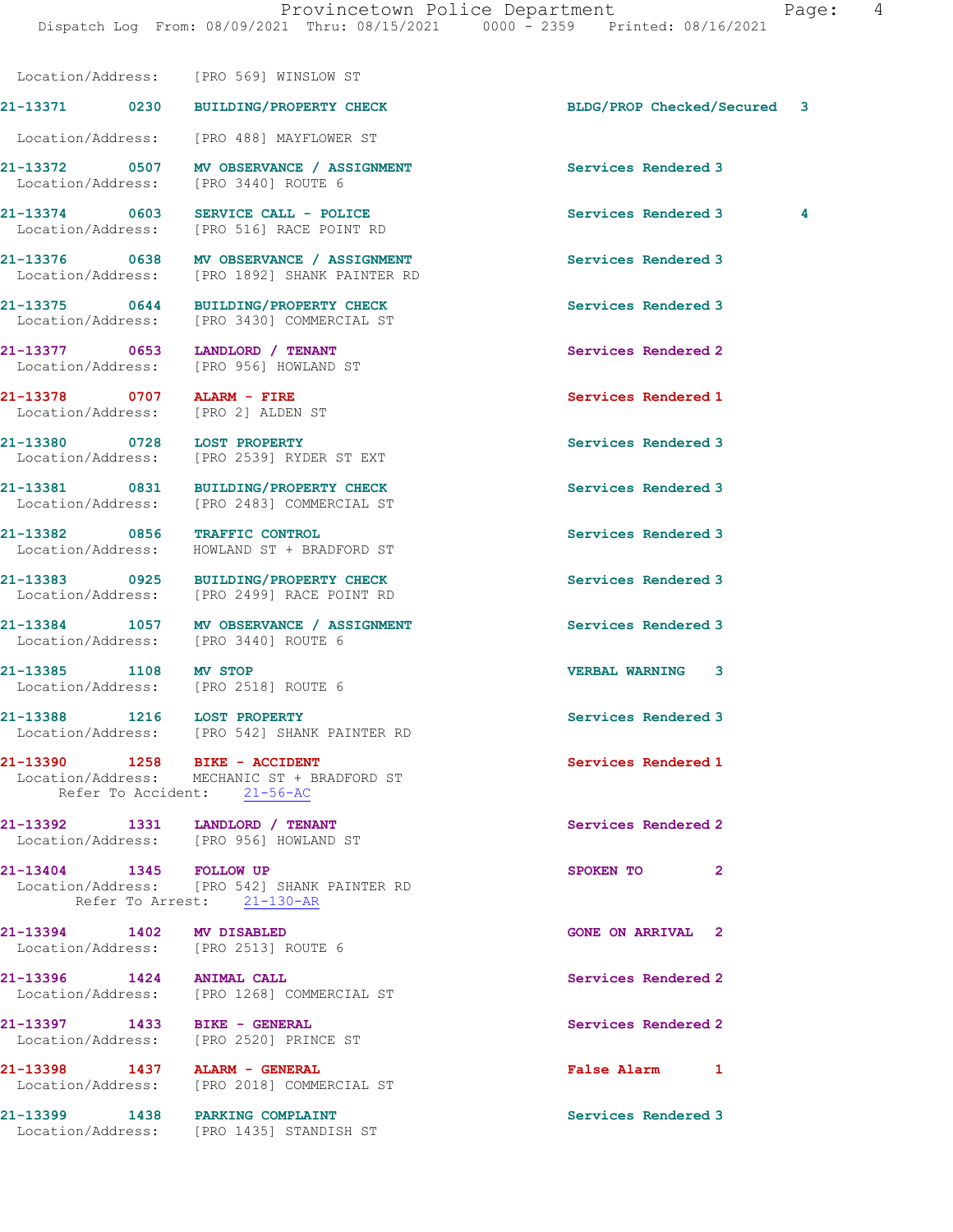|                                            | 21-13400 1447 BIKE - GENERAL                                                                     | <b>Transferred Custody</b> | $\mathbf{2}$ |
|--------------------------------------------|--------------------------------------------------------------------------------------------------|----------------------------|--------------|
|                                            | Location/Address: [PRO 3314] COMMERCIAL ST                                                       |                            |              |
| 21-13401 1530                              | ALARM - FIRE<br>Location/Address: [PRO 2539] RYDER ST EXT                                        | False Alarm 1              |              |
| 21-13402 1554                              | <b>MV STOP</b><br>Location/Address: [PRO 2395] BRADFORD ST                                       | <b>VERBAL WARNING</b><br>3 |              |
| Location/Address:                          | [PRO 2018] COMMERCIAL ST                                                                         | <b>False Alarm</b><br>1    |              |
| 21-13406 1640                              | MV OBSERVANCE / ASSIGNMENT<br>Location/Address: [PRO 3440] ROUTE 6                               | Services Rendered 3        |              |
|                                            | 21-13407 1641 SERVICE CALL - POLICE<br>Location/Address: [PRO 2094] CONWELL ST                   | Services Rendered 3        |              |
| 21-13408 1644<br>Location/Address:         | <b>MV STOP</b><br>ROUTE 6 + SNAIL RD                                                             | <b>VERBAL WARNING 3</b>    |              |
| 21-13409 1702 MV STOP<br>Location/Address: | [PRO 1708] BRADFORD ST                                                                           | Services Rendered 3        |              |
| 21-13410 1726<br>Location/Address:         | MV OBSERVANCE / ASSIGNMENT<br>ROUTE 6 + CONWELL ST                                               | Services Rendered 3        |              |
|                                            | 21-13412 1737 BUILDING/PROPERTY CHECK<br>Location/Address: [PRO 564] BAYBERRY AVE                | Services Rendered 3        |              |
| 21-13413 1749                              | <b>ANIMAL CALL</b><br>Location/Address: [PRO 526] RYDER ST EXT                                   | Services Rendered 2        |              |
|                                            | 21-13415 1811 MV OBSERVANCE / ASSIGNMENT<br>Location/Address: SHANK PAINTER RD + JEROME SMITH RD | Services Rendered 3        |              |
| 21-13416 1825<br>Location/Address:         | LARCENY / FORGERY / FRAUD<br>[PRO 1486] PEARL ST                                                 | Services Rendered 2        |              |
|                                            | 21-13417 1847 PARKING COMPLAINT<br>Location/Address: [PRO 1892] SHANK PAINTER RD                 | Services Rendered 3        |              |
|                                            | 21-13419 2006 BUILDING/PROPERTY CHECK<br>Location/Address: [PRO 2461] BRADFORD ST EXT            | Services Rendered 3        |              |
|                                            | 21-13420 2022 BUILDING/PROPERTY CHECK                                                            | BLDG/PROP Checked/Secured  | 3            |
|                                            | Location/Address: [PRO 175] COMMERCIAL ST                                                        |                            |              |
| 21-13421 2029<br>Location/Address:         | <b>BUILDING/PROPERTY CHECK</b><br>[PRO 106] COMMERCIAL ST                                        | Services Rendered 3        |              |
| 21-13422 2047                              | <b>NOISE COMPLAINT</b><br>Location/Address: [PRO 2490] PROVINCELANDS RD                          | <b>GONE ON ARRIVAL 3</b>   |              |
| 21-13423 2114<br>Location/Address:         | MV OBSERVANCE / ASSIGNMENT<br>BRADFORD ST + HOWLAND ST                                           | Services Rendered 3        |              |
| 21-13424 2130<br>Location/Address:         | <b>BUILDING/PROPERTY CHECK</b><br>[PRO 3259] MACMILLAN WHARF                                     | Services Rendered 3        |              |
| 21-13425 2146<br>Location/Address:         | <b>BUILDING/PROPERTY CHECK</b><br>[PRO 4041] BRADFORD ST                                         | Services Rendered 3        |              |
| Location/Address: ROUTE 6                  | 21-13427 2301 911 - GENERAL                                                                      | Services Rendered 1        |              |
|                                            | 21-13428 2321 NOISE COMPLAINT<br>Location/Address: [PRO 1520] BRADFORD ST                        | Unfounded<br>3             |              |
|                                            |                                                                                                  |                            |              |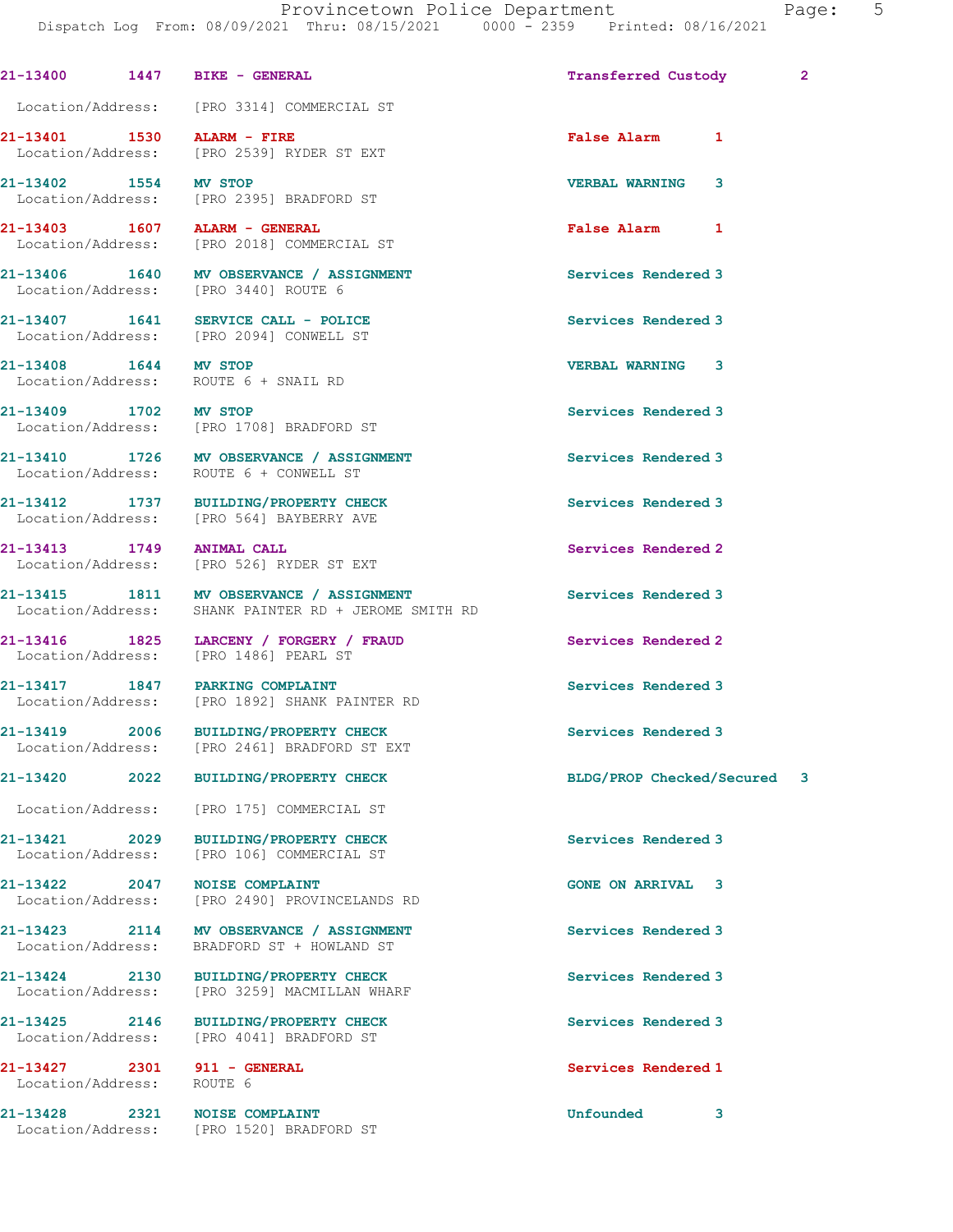|                                    | 21-13429 2334 BUILDING/PROPERTY CHECK                                                | BLDG/PROP Checked/Secured 3 |                |   |
|------------------------------------|--------------------------------------------------------------------------------------|-----------------------------|----------------|---|
|                                    | Location/Address: [PRO 105] COMMERCIAL ST                                            |                             |                |   |
|                                    | For Date: $08/11/2021$ - Wednesday                                                   |                             |                |   |
| 21-13432 0001                      | MEDICAL EMERGENCY<br>Location/Address: [PRO 344] COMMERCIAL ST                       | <b>PATIENT REFUSAL 1</b>    |                |   |
|                                    | 21-13437 0029 MEDICAL EMERGENCY<br>Location/Address: [PRO 4022] HARRY KEMP WAY       | PATIENT REFUSAL 1           |                |   |
|                                    | 21-13438 0029 BY-LAW VIOLATION<br>Location/Address: [PRO 105] COMMERCIAL ST          | SPOKEN TO                   | $\mathbf{2}$   |   |
|                                    | 21-13439 0116 BUILDING/PROPERTY CHECK<br>Location/Address: [PRO 433] RYDER ST EXT    | Services Rendered 3         |                |   |
|                                    | 21-13441 0203 MV OBSERVANCE / ASSIGNMENT<br>Location/Address: ROUTE 6 + HOWLAND ST   | Services Rendered 3         |                |   |
|                                    | 21-13442 0203 MV OBSERVANCE / ASSIGNMENT<br>Location/Address: [PRO 2577] BRADFORD ST | Services Rendered 3         |                |   |
|                                    | 21-13443 0303 NOISE COMPLAINT<br>Location/Address: [PRO 136] COMMERCIAL ST           | SPOKEN TO                   | 3              |   |
|                                    | 21-13444 0512 BUILDING/PROPERTY CHECK<br>Location/Address: [PRO 2977] COMMERCIAL ST  | Services Rendered 3         |                |   |
|                                    | 21-13445 0543 BUILDING/PROPERTY CHECK                                                | BLDG/PROP Checked/Secured 3 |                |   |
|                                    | Location/Address: [PRO 3259] MACMILLAN WHARF                                         |                             |                |   |
| 21-13446 0602 MV STOP              |                                                                                      | Citation / Warning Issued 3 |                |   |
|                                    | Location/Address: [PRO 3004] BRADFORD ST                                             |                             |                |   |
|                                    | 21-13447 0630 FLIGHT COVERAGE<br>Location/Address: [PRO 516] RACE POINT RD           | Services Rendered 3         |                |   |
|                                    | 21-13448 0848 MEDICAL EMERGENCY                                                      | Transported to Hospital 1   |                |   |
|                                    | Location/Address: [PRO 440] HARRY KEMP WAY                                           |                             |                |   |
| 21-13449                           | 0856 ASSIST CITIZEN                                                                  | Referred to Other Agency    |                | 3 |
|                                    | Location/Address: [PRO 204] COMMERCIAL ST                                            |                             |                |   |
|                                    | 21-13450 0902 ASSIST CITIZEN<br>Location/Address: [PRO 542] SHANK PAINTER RD         | Services Rendered 3         |                |   |
|                                    | 21-13451 0928 BUILDING/PROPERTY CHECK<br>Location/Address: [PRO 2977] COMMERCIAL ST  | Services Rendered 3         |                |   |
| 21-13452 1024<br>Location/Address: | <b>BIKE - GENERAL</b><br>CARVER ST + COMMERCIAL ST                                   | Services Rendered 2         |                | 1 |
| 21-13453                           | 1038 MEDICAL EMERGENCY                                                               | Transported to Hospital     |                | 1 |
|                                    | Location/Address: [PRO 440] HARRY KEMP WAY                                           |                             |                |   |
| 21-13456 1136<br>Location/Address: | <b>FOLLOW UP</b><br>[PRO 837] COMMERCIAL ST                                          | SPOKEN TO                   | $\overline{2}$ |   |
| 21-13457 1149                      | MEDICAL EMERGENCY<br>Location/Address: [PRO 1006] NELSON AVE                         | PATIENT REFUSAL 1           |                |   |
| 21-13459 1248                      | 911 - GENERAL                                                                        | Services Rendered 1         |                |   |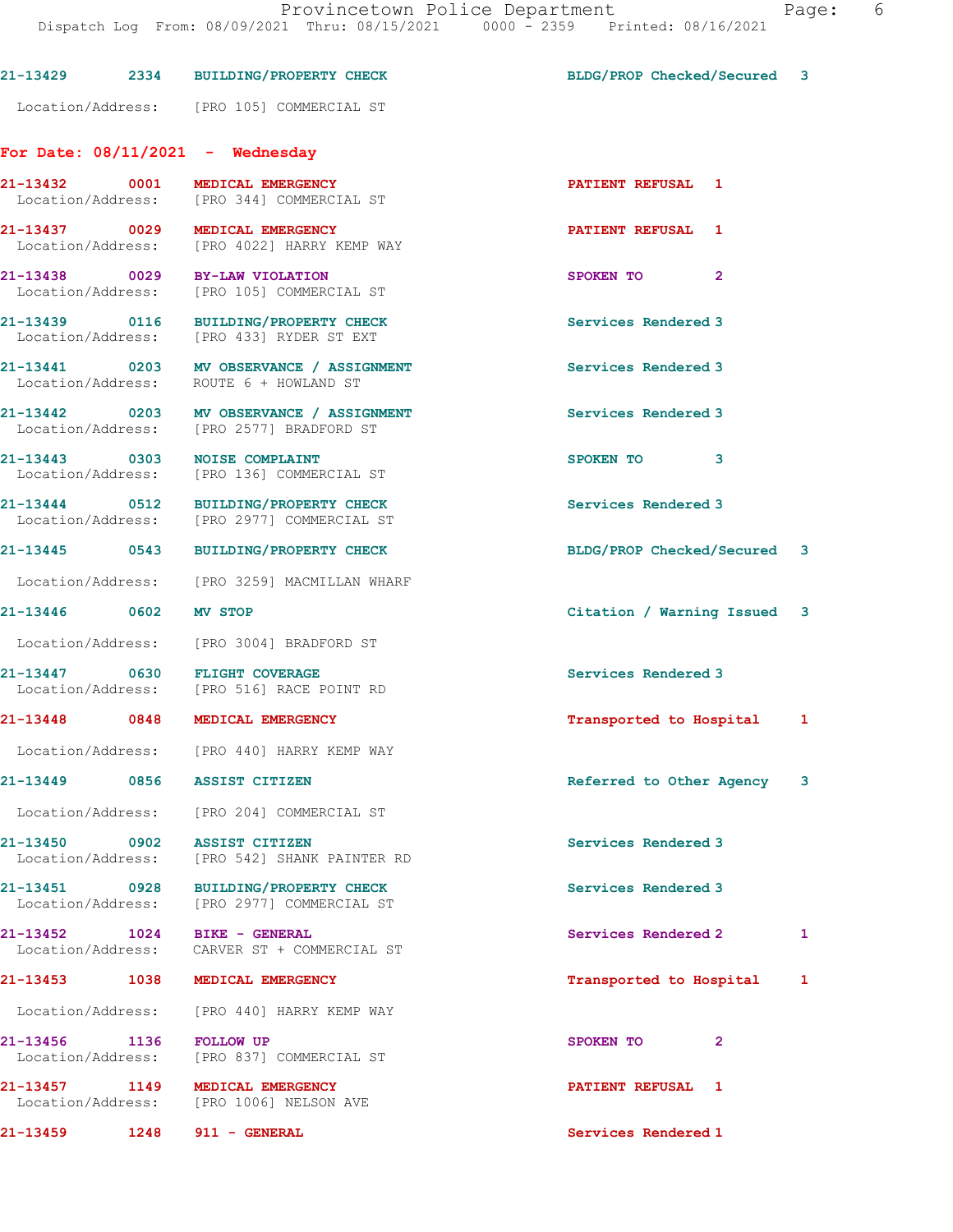|                                                                |      | Provincetown Police Department<br>Dispatch Log From: 08/09/2021 Thru: 08/15/2021 0000 - 2359 Printed: 08/16/2021 |                             | -7<br>Page: |
|----------------------------------------------------------------|------|------------------------------------------------------------------------------------------------------------------|-----------------------------|-------------|
|                                                                |      | Location/Address: [PRO 938] FRANKLIN ST                                                                          |                             |             |
| 21-13460 1301 MV HIT & RUN                                     |      | Location/Address: [PRO 3994] COMMERCIAL ST                                                                       | Services Rendered 2         |             |
| 21-13461 1414 911 - GENERAL                                    |      | Location/Address: [PRO 106] COMMERCIAL ST                                                                        | Services Rendered 1         |             |
| 21-13462 1449 LOST PROPERTY                                    |      | Location/Address: [PRO 539] SHANK PAINTER RD                                                                     | Services Rendered 3         |             |
| 21-13463 1602 MV STOP                                          |      |                                                                                                                  | Citation / Warning Issued 3 |             |
|                                                                |      | Location/Address: ROUTE 6 + CONWELL ST                                                                           |                             |             |
|                                                                |      | 21-13464 1640 COMPLAINT - GENERAL<br>Location/Address: [PRO 2420] BRADFORD ST                                    | Services Rendered 3         |             |
|                                                                |      | 21-13465 1652 MEDICAL EMERGENCY                                                                                  | Transported to Hospital 1   |             |
|                                                                |      | Location/Address: [PRO 440] HARRY KEMP WAY                                                                       |                             |             |
|                                                                |      | 21-13466 1705 MEDICAL EMERGENCY                                                                                  | Transported to Hospital 1   |             |
|                                                                |      | Location/Address: [PRO 357] COMMERCIAL ST                                                                        |                             |             |
|                                                                |      | 21-13467 1724 MV OBSERVANCE / ASSIGNMENT<br>Location/Address: BRADFORD ST + HOWLAND ST                           | Services Rendered 3         |             |
|                                                                |      | 21-13469 1818 MV OBSERVANCE / ASSIGNMENT<br>Location/Address: ROUTE 6 + SNAIL RD                                 | Services Rendered 3         |             |
| 21-13470   1901   ALARM - GENERAL                              |      | Location/Address: [PRO 2018] COMMERCIAL ST                                                                       | False Alarm 1               |             |
|                                                                |      | 21-13471 1914 PARKING COMPLAINT<br>Location/Address: [PRO 1435] STANDISH ST + CEMETERY RD                        | Services Rendered 3         |             |
| 21-13472 2000 911 - GENERAL<br>Location/Address: COMMERCIAL ST |      |                                                                                                                  | Services Rendered 1         |             |
| 21-13474 2027 LOST PROPERTY                                    |      | Location/Address: [PRO 2483] COMMERCIAL ST                                                                       | Services Rendered 3         |             |
|                                                                |      | 21-13475 2037 MEDICAL EMERGENCY                                                                                  | Transported to Hospital     | 1           |
|                                                                |      | Location/Address: [PRO 440] HARRY KEMP WAY                                                                       |                             |             |
|                                                                |      |                                                                                                                  | Referred to Other Agency    | 3           |
|                                                                |      | Location/Address: [PRO 2490] PROVINCELANDS RD                                                                    |                             |             |
| 21-13478 2134 NOISE COMPLAINT<br>Location/Address:             |      | PEARL ST                                                                                                         | Services Rendered 3         |             |
| 21-13479 2145 ANIMAL CALL                                      |      |                                                                                                                  | Referred to Other Agency 2  |             |
|                                                                |      | Location/Address: [PRO 2499] RACE POINT RD                                                                       |                             |             |
| 21-13480<br>2337<br>Location/Address:                          |      | <b>BUILDING/PROPERTY CHECK</b><br>[PRO 3259] MACMILLAN WHARF                                                     | Services Rendered 3         |             |
| 21-13481 2346<br>Location/Address:                             |      | <b>BUILDING/PROPERTY CHECK</b><br>[PRO 2483] COMMERCIAL ST                                                       | Services Rendered 3         |             |
| 21-13482                                                       |      | 2347 MV OBSERVANCE / ASSIGNMENT                                                                                  | No Action Required          | 3           |
| Location/Address:                                              |      | HOWLAND ST + BRADFORD ST                                                                                         |                             |             |
| 21-13483                                                       | 2349 | MV STOP                                                                                                          | <b>VERBAL WARNING</b><br>3  |             |

Location/Address: BRADFORD ST + CONWAY ST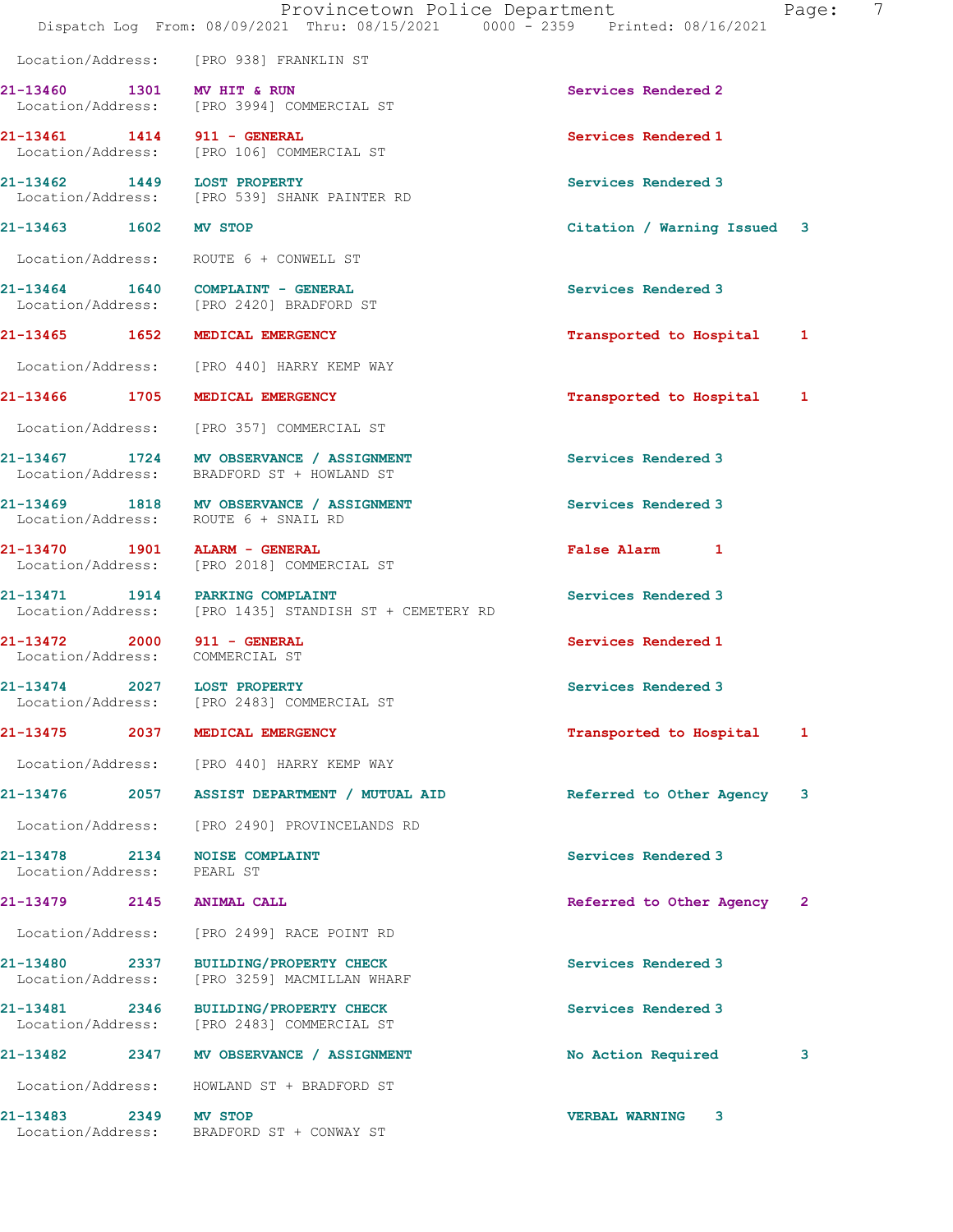#### 21-13484 2356 BUILDING/PROPERTY CHECK BLDG/PROP Checked/Secured 3

Location/Address: [PRO 379] COMMERCIAL ST

### For Date: 08/12/2021 - Thursday

21-13485 0002 MV OBSERVANCE / ASSIGNMENT Services Rendered 3 Location/Address: [PRO 413] CONWELL ST

21-13490 0012 BAR CHECK Services Rendered 3<br>
Location/Address: [PRO 2737] COMMERCIAL ST [PRO 2737] COMMERCIAL ST

21-13487 0015 MV STOP VERBAL WARNING 3 Location/Address: ROUTE 6

21-13488 0023 MEDICAL EMERGENCY PATIENT REFUSAL 1 Location/Address: [PRO 4003] COMMERCIAL ST

21-13491 0105 MV OBSERVANCE / ASSIGNMENT Services Rendered 3

21-13496 0212 MV STOP VERBAL WARNING 3 Location/Address: ROUTE 6

21-13498 0221 MV STOP VERBAL WARNING 3

21-13499 0232 MV STOP VERBAL WARNING 3

 Location/Address: SHANK PAINTER RD + CAPTAIN BERTIES WAY 21-13492 0109 MV OBSERVANCE / ASSIGNMENT Services Rendered 3

Location/Address: BRADFORD ST + RYDER ST

21-13493 0144 BUILDING/PROPERTY CHECK BLDG/PROP Checked/Secured 3

Location/Address: [PRO 488] MAYFLOWER ST

21-13494 0145 BUILDING/PROPERTY CHECK Services Rendered 3 Location/Address: [PRO 2520] PRINCE ST

21-13495 0207 MV OBSERVANCE / ASSIGNMENT Services Rendered 3<br>
Location/Address: ROUTE 6 + SNAIL RD ROUTE 6 + SNAIL RD

21-13497 0215 BUILDING/PROPERTY CHECK BLDG/PROP Checked/Secured 3

Location/Address: [PRO 519] RACE POINT RD

Location/Address: ROUTE 6 + SNAIL RD

Location/Address: [PRO 606] CONWELL ST

21-13500 0248 BUILDING/PROPERTY CHECK Services Rendered 3<br>
Location/Address: [PRO 2540] RACE POINT RD [PRO 2540] RACE POINT RD

Location/Address: [PRO 516] RACE POINT RD

21-13502 0330 BUILDING/PROPERTY CHECK Services Rendered 3 [PRO 2512] JEROME SMITH RD

21-13504 0521 BUILDING/PROPERTY CHECK Services Rendered 3 Location/Address: [PRO 2499] RACE POINT RD

Location/Address: [PRO 413] CONWELL ST

21-13506 0536 BUILDING/PROPERTY CHECK BLDG/PROP Checked/Secured 3

Location/Address: [PRO 1638] COMMERCIAL ST

21-13508 0543 SUSPICIOUS ACTIVITY Referred to Other Agency 2

21-13501 0328 BUILDING/PROPERTY CHECK BLDG/PROP Checked/Secured 3

21-13505 0534 BUILDING/PROPERTY CHECK BLDG/PROP Checked/Secured 3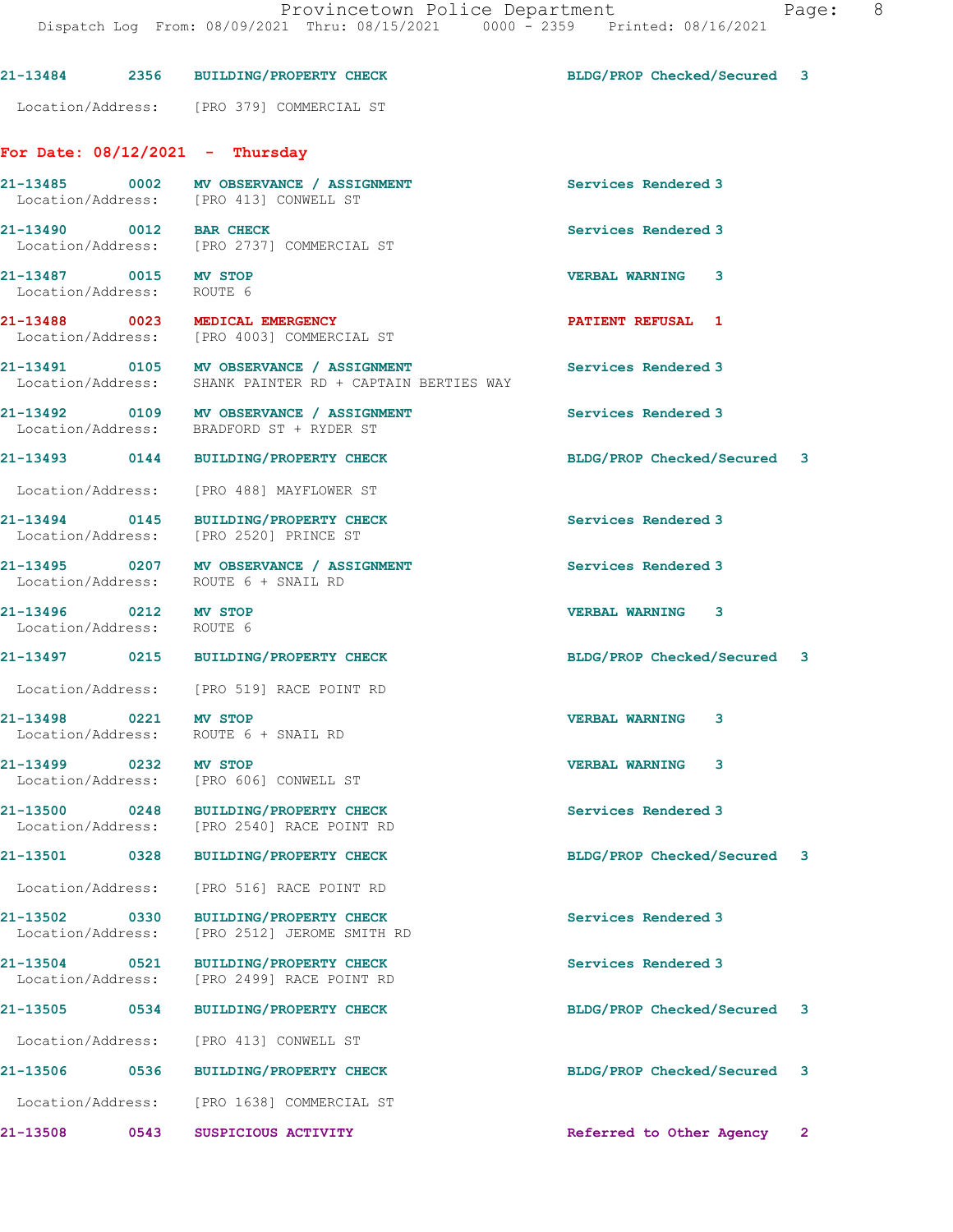|                                 | Location/Address: [PRO 2543] MACMILLAN WHARF                                            |                             |
|---------------------------------|-----------------------------------------------------------------------------------------|-----------------------------|
|                                 | 21-13509 0612 MV OBSERVANCE / ASSIGNMENT<br>Location/Address: [PRO 447] JEROME SMITH RD | Services Rendered 3         |
|                                 | 21-13510 0756 MV OBSERVANCE / ASSIGNMENT<br>Location/Address: ROUTE 6 + SNAIL RD        | Services Rendered 3         |
|                                 | 21-13514 0827 SERVICE CALL - POLICE<br>Location/Address: [PRO 516] RACE POINT RD        | Services Rendered 3         |
|                                 | 21-13515 0850 MV OBSERVANCE / ASSIGNMENT<br>Location/Address: [PRO 3440] ROUTE 6        | Services Rendered 3         |
| 21-13517 0912 ALARM - GENERAL   |                                                                                         | No Action Required 1        |
|                                 | Location/Address: [PRO 361] COMMERCIAL ST                                               |                             |
| 21-13519 0921 LOST PROPERTY     | Location/Address: [PRO 542] SHANK PAINTER RD                                            | Services Rendered 3         |
|                                 | 21-13518 0928 BUILDING/PROPERTY CHECK                                                   | BLDG/PROP Checked/Secured 3 |
|                                 | Location/Address: [PRO 2490] PROVINCELANDS RD                                           |                             |
|                                 | 21-13521 1001 BUILDING/PROPERTY CHECK                                                   | BLDG/PROP Checked/Secured 3 |
|                                 | Location/Address: [PRO 444] HIGH POLE HILL                                              |                             |
| 21-13522 1006 MV STOP           |                                                                                         | Citation / Warning Issued 3 |
| Location/Address: COMMERCIAL ST |                                                                                         |                             |
|                                 | 21-13523 1045 MEDICAL EMERGENCY<br>Location/Address: [PRO 3431] COMMERCIAL ST           | PATIENT REFUSAL 1           |
|                                 | 21-13524 1103 PARKING COMPLAINT<br>Location/Address: [PRO 3033] COMMERCIAL ST           | Services Rendered 3         |
| 21-13525 1115 FOLLOW UP         | Location/Address: [PRO 542] SHANK PAINTER RD                                            | Services Rendered 2         |
| 21-13526 1139 FOLLOW UP         | Location/Address: [PRO 542] SHANK PAINTER RD                                            | Services Rendered 2         |
| 21-13527 1156 FOLLOW UP         | Location/Address: [PRO 542] SHANK PAINTER RD                                            | Services Rendered 2         |
| 21-13528 1156 MV STOLEN         | Location/Address: [PRO 526] RYDER ST EXT                                                | Services Rendered 3         |
|                                 | 21-13530 1258 MEDICAL EMERGENCY                                                         | Transported to Hospital 1   |
|                                 | Location/Address: [PRO 440] HARRY KEMP WAY                                              |                             |
| 21-13531 1301 NOISE COMPLAINT   |                                                                                         | SPOKEN TO<br>3              |
|                                 | Location/Address: [PRO 1158] WINSLOW ST                                                 |                             |
| 21-13532 1302 PROPERTY DAMAGE   | Location/Address: [PRO 530] SHANK PAINTER RD<br>Refer To Accident: 21-57-AC             | Services Rendered 3         |
|                                 | 21-13533 1308 MEDICAL EMERGENCY                                                         | Transported to Hospital 1   |
|                                 | Location/Address: [PRO 1126] THISTLEMORE WAY                                            |                             |
|                                 | 21-13536 1459 PARKING COMPLAINT<br>Location/Address: [PRO 2577] BRADFORD ST             | Could Not Locate 3          |
| 21-13537 1528                   | MEDICAL EMERGENCY                                                                       | PATIENT REFUSAL 1           |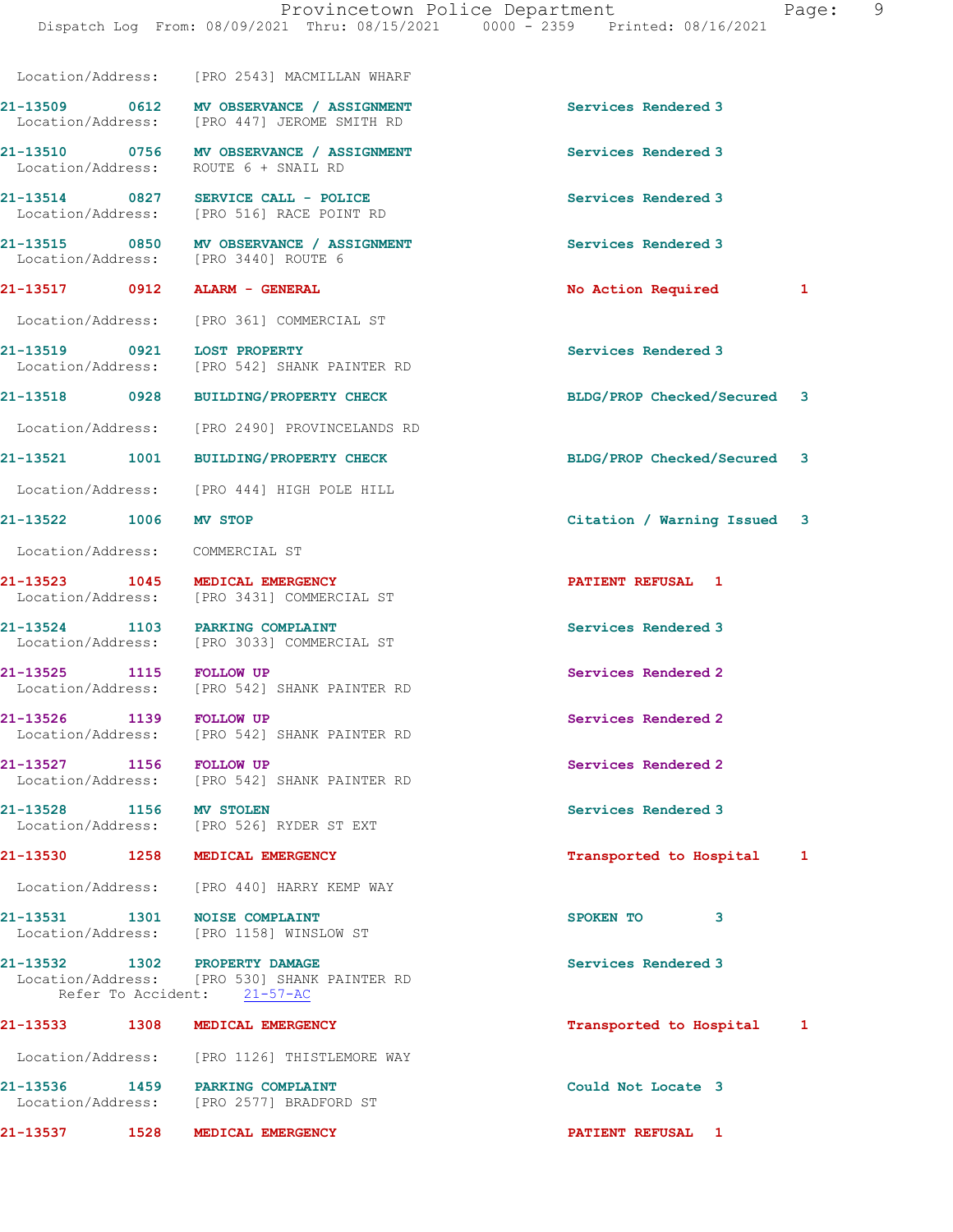|                                                         | Provincetown Police Department<br>Dispatch Log From: 08/09/2021 Thru: 08/15/2021 0000 - 2359 Printed: 08/16/2021 |                             | Page: 10 |  |
|---------------------------------------------------------|------------------------------------------------------------------------------------------------------------------|-----------------------------|----------|--|
|                                                         | Location/Address: [PRO 1540] COMMERCIAL ST                                                                       |                             |          |  |
| 21-13538 1542 911 - GENERAL                             |                                                                                                                  | Referred to Other Agency 1  |          |  |
|                                                         | Location/Address: [PRO 2490] PROVINCELANDS RD                                                                    |                             |          |  |
| 21-13539 1549 MV COMPLAINT<br>Location/Address: ROUTE 6 |                                                                                                                  | Could Not Locate 2          |          |  |
|                                                         | 21-13542 1627 911 - GENERAL<br>Location/Address: [PRO 2132] COMMERCIAL ST                                        | Services Rendered 1         |          |  |
|                                                         | 21-13544 1641 MV OBSERVANCE / ASSIGNMENT<br>Location/Address: [PRO 3568] CONWELL ST                              | Services Rendered 3         |          |  |
| 21-13545   1648   BIKE - GENERAL                        | Location/Address: [PRO 451] JOHNSON ST                                                                           | SPOKEN TO<br>$\mathbf{2}$   |          |  |
|                                                         | 21-13548 1702 LOST PROPERTY<br>Location/Address: [PRO 105] COMMERCIAL ST                                         | Services Rendered 3         |          |  |
| 21-13550 1734 DISORDERLY                                | Location/Address: [PRO 253] COMMERCIAL ST<br>Refer To Arrest: 21-141-AR                                          | Arrest(s) Made 1            |          |  |
| 21-13551 1845 ANIMAL CALL                               | Location/Address: [PRO 3296] SHANK PAINTER RD                                                                    | Services Rendered 2         |          |  |
| 21-13553 1913 ANIMAL CALL                               | Location/Address: [PRO 1391] LAW ST                                                                              | Services Rendered 2         |          |  |
|                                                         | 21-13554 1940 FOLLOW UP<br>Location/Address: [PRO 716] BRADFORD ST                                               | Services Rendered 2         |          |  |
|                                                         | 21-13555 1940 LOST PROPERTY<br>Location/Address: [PRO 3430] COMMERCIAL ST                                        | Services Rendered 3         |          |  |
|                                                         | 21-13556 2014 MEDICAL EMERGENCY                                                                                  | Transported to Hospital 1   |          |  |
|                                                         | Location/Address: [PRO 3908] COMMERCIAL ST                                                                       |                             |          |  |
| 21-13560 2157 MV STOP<br>Location/Address:              | CONWELL ST + HARRY KEMP WAY                                                                                      | <b>VERBAL WARNING 3</b>     |          |  |
| 21-13561 2208 LOST PROPERTY                             | Location/Address: [PRO 105] COMMERCIAL ST                                                                        | Services Rendered 3         |          |  |
| 21-13562 2209 MV STOP                                   |                                                                                                                  | Citation / Warning Issued 3 |          |  |
|                                                         | Location/Address: [PRO 4136] BRADFORD ST                                                                         |                             |          |  |
|                                                         | 21-13563 2319 MV OBSERVANCE / ASSIGNMENT<br>Location/Address: [PRO 3440] ROUTE 6                                 | Services Rendered 3         |          |  |
|                                                         | 21-13564 2345 BUILDING/PROPERTY CHECK                                                                            | BLDG/PROP Checked/Secured 3 |          |  |
|                                                         | Location/Address: [PRO 519] RACE POINT RD                                                                        |                             |          |  |
| For Date: $08/13/2021$ - Friday                         |                                                                                                                  |                             |          |  |
| 21-13566 0013 MV STOP                                   | Location/Address: [PRO 2513] ROUTE 6                                                                             | VERBAL WARNING 3            |          |  |
|                                                         | 21-13567 0027 BUILDING/PROPERTY CHECK<br>Location/Address: [PRO 3259] MACMILLAN WHARF                            | Services Rendered 3         |          |  |
|                                                         | 21-13568 0028 BUILDING/PROPERTY CHECK<br>Location/Address: [PRO 3430] COMMERCIAL ST                              | Services Rendered 3         |          |  |

21-13570 0158 MV STOP VERBAL WARNING 3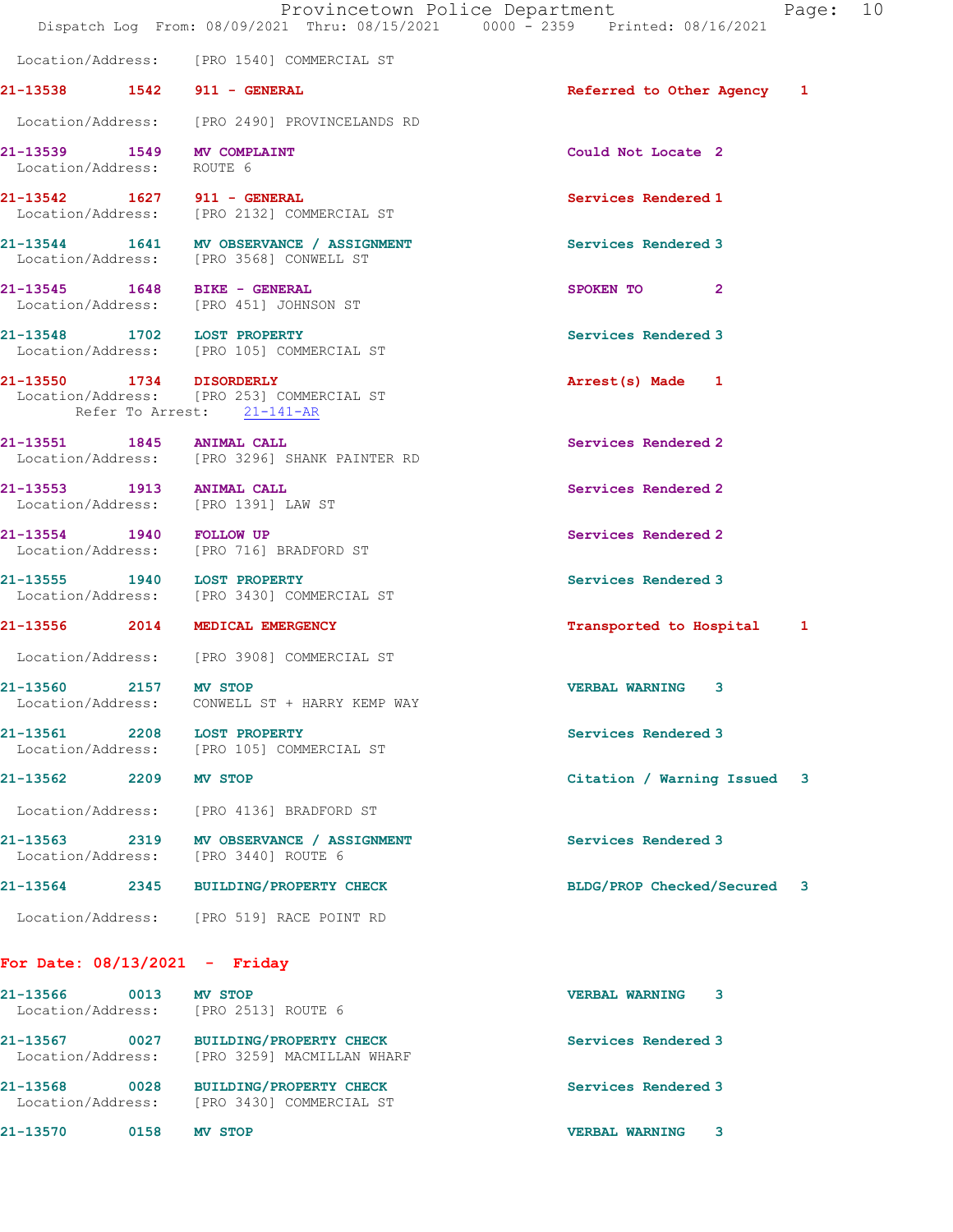|                         | Dispatch Log From: 08/09/2021 Thru: 08/15/2021 0000 - 2359 Printed: 08/16/2021                            | Provincetown Police Department | Page: 11 |  |
|-------------------------|-----------------------------------------------------------------------------------------------------------|--------------------------------|----------|--|
|                         | Location/Address: CONWELL ST + ROUTE 6                                                                    |                                |          |  |
|                         | 21-13571 0203 ASSIST CITIZEN<br>Location/Address: CONWELL ST + HARRY KEMP WAY                             | Services Rendered 3            |          |  |
| 21-13572 0205           | MEDICAL EMERGENCY                                                                                         | Transported to Hospital 1      |          |  |
|                         | Location/Address: CONWELL ST + HARRY KEMP WAY                                                             |                                |          |  |
| Location/Address:       | 21-13573 0338 BUILDING/PROPERTY CHECK<br>[PRO 2540] RACE POINT RD                                         | Services Rendered 3            |          |  |
|                         | 21-13574 0351 BUILDING/PROPERTY CHECK<br>Location/Address: [PRO 2499] RACE POINT RD                       | Services Rendered 3            |          |  |
| Location/Address:       | 21-13575 0520 MV OBSERVANCE / ASSIGNMENT<br>ROUTE 6 + HOWLAND ST                                          | Services Rendered 3            |          |  |
|                         | 21-13577 0548 BUILDING/PROPERTY CHECK<br>Location/Address: [PRO 2206] PILGRIMS LANDING                    | Services Rendered 3            |          |  |
| Location/Address:       | 21-13578 0549 SERVICE CALL - POLICE<br>[PRO 516] RACE POINT RD                                            | Services Rendered 3            | 4        |  |
|                         | 21-13579 0631 BUILDING/PROPERTY CHECK<br>Location/Address: [PRO 2540] RACE POINT RD                       | Services Rendered 3            |          |  |
| 21-13580 0713           | MEDICAL EMERGENCY                                                                                         | Transported to Hospital        | 1        |  |
|                         | Location/Address: [PRO 3701] BRADFORD ST EXT                                                              |                                |          |  |
| 21-13582 0741           | <b>MV STOP</b>                                                                                            | Citation / Warning Issued 3    |          |  |
|                         | Location/Address: [PRO 1019] NICKERSON ST                                                                 |                                |          |  |
| 21-13583                | 0811 911 - GENERAL<br>Location/Address: [PRO 542] SHANK PAINTER RD                                        | Services Rendered 1            |          |  |
| Location/Address:       | 21-13584 0821 MV OBSERVANCE / ASSIGNMENT<br>HIGH POLE HILL + BRADFORD ST                                  | Services Rendered 3            |          |  |
| 21-13585                | 0821 BUILDING/PROPERTY CHECK                                                                              | BLDG/PROP Checked/Secured 3    |          |  |
|                         | Location/Address: [PRO 2540] RACE POINT RD                                                                |                                |          |  |
|                         | 21-13586 0827 ESCORT / TRANSPORT                                                                          | <b>Transferred Custody</b>     | 3        |  |
|                         | Location/Address: [PRO 542] SHANK PAINTER RD<br>Refer To Arrest: 21-141-AR                                |                                |          |  |
|                         | 21-13587 0830 MV COLLISION<br>Location/Address: [PRO 539] SHANK PAINTER RD<br>Refer To Accident: 21-58-AC | Services Rendered 1            |          |  |
|                         | 21-13589 0927 PARKING COMPLAINT<br>Location/Address: SHANK PAINTER RD + BRADFORD ST                       | <b>GONE ON ARRIVAL 3</b>       |          |  |
|                         | 21-13590 1018 MEDICAL EMERGENCY                                                                           | Transported to Hospital 1      |          |  |
|                         | Location/Address: [PRO 3222] ALDEN ST                                                                     |                                |          |  |
| 21-13591 1038 TRESPASS  | Location/Address: [PRO 3089] BRADFORD ST                                                                  | Services Rendered 2            |          |  |
| 21-13592 1111 FOLLOW UP | Location/Address: [PRO 2277] BRADFORD ST                                                                  | FOLLOW UP<br>$\mathbf{2}$      |          |  |
|                         | 21-13593 1112 MV OBSERVANCE / ASSIGNMENT<br>Location/Address: [PRO 536] SHANK PAINTER RD                  | Services Rendered 3            |          |  |
| 21-13594 1134           | <b>MV STOP</b>                                                                                            | <b>VERBAL WARNING 3</b>        |          |  |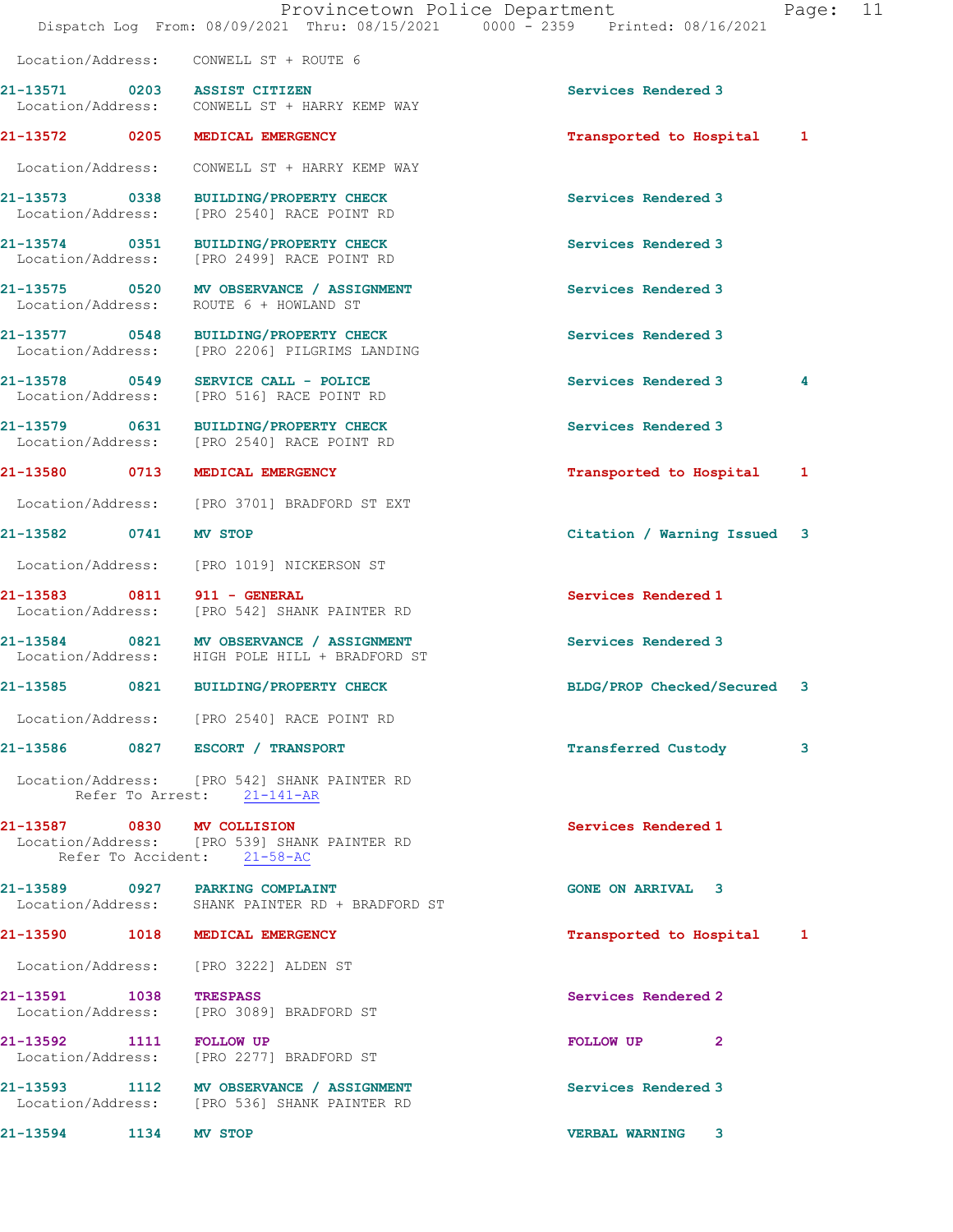|                                       | Provincetown Police Department<br>Dispatch Log From: 08/09/2021 Thru: 08/15/2021 0000 - 2359 Printed: 08/16/2021 |                              | Page: 12     |  |
|---------------------------------------|------------------------------------------------------------------------------------------------------------------|------------------------------|--------------|--|
|                                       | Location/Address: [PRO 578] WINTHROP ST                                                                          |                              |              |  |
|                                       | 21-13596 1200 SERVICE CALL - POLICE<br>Location/Address: [PRO 526] RYDER ST EXT                                  | Services Rendered 3          |              |  |
|                                       | 21-13597 1226 MEDICAL EMERGENCY                                                                                  | Transported to Hospital      | 1            |  |
|                                       | Location/Address: [PRO 395] COMMERCIAL ST                                                                        |                              |              |  |
| 21-13598 1229 MV STOP                 |                                                                                                                  | Citation / Warning Issued 3  |              |  |
|                                       | Location/Address: COMMERCIAL ST + BRADFORD ST                                                                    |                              |              |  |
| 21-13599 1249 911 - GENERAL           | Location/Address: [PRO 185] COMMERCIAL ST                                                                        | Services Rendered 1          |              |  |
| 21-13601 1339 911 - GENERAL           | Location/Address: [PRO 146] COMMERCIAL ST                                                                        | Could Not Locate 1           |              |  |
|                                       | 21-13603 1407 BUILDING/PROPERTY CHECK<br>Location/Address: [PRO 3259] MACMILLAN WHARF                            | Services Rendered 3          |              |  |
|                                       | 21-13604 1411 MV OBSERVANCE / ASSIGNMENT<br>Location/Address: ROUTE 6 + SNAIL RD                                 | Services Rendered 3          |              |  |
| 21-13605 1414 MV STOP                 | Location/Address: [PRO 2513] ROUTE 6                                                                             | <b>VERBAL WARNING 3</b>      |              |  |
|                                       | 21-13607 1442 MEDICAL EMERGENCY<br>Location/Address: [PRO 2618] COMMERCIAL ST                                    | Services Rendered 1          |              |  |
| 21-13608 1502                         | <b>MV DISABLED</b>                                                                                               | Referred to Other Agency     | $\mathbf{2}$ |  |
|                                       | Location/Address: [PRO 2490] PROVINCELANDS RD                                                                    |                              |              |  |
|                                       | 21-13609 1541 PARKING COMPLAINT<br>Location/Address: [PRO 344] COMMERCIAL ST                                     | Services Rendered 3          |              |  |
| 21-13610<br>1557                      | <b>BUILDING/PROPERTY CHECK</b>                                                                                   | BLDG/PROP Checked/Secured    | 3            |  |
| Location/Address:                     | [PRO 1778] SHANK PAINTER RD                                                                                      |                              |              |  |
| 21-13611<br>1635<br>Location/Address: | ALARM - FIRE<br>[PRO 2559] COMMERCIAL ST                                                                         | Services Rendered 1          |              |  |
| 21-13613<br>1714<br>Location/Address: | LARCENY / FORGERY / FRAUD<br>[PRO 2647] SHANK PAINTER RD                                                         | Investigated<br>$\mathbf{2}$ |              |  |
|                                       |                                                                                                                  |                              |              |  |

21-13616 1750 BUILDING/PROPERTY CHECK Services Rendered 3 Location/Address: [PRO 2540] RACE POINT RD

21-13617 1756 MV OBSERVANCE / ASSIGNMENT Services Rendered 3 Location/Address: ROUTE 6 + CONWELL ST

21-13620 1808 MEDICAL EMERGENCY Services Rendered 1 Location/Address: [PRO 2237] PEARL ST

Location/Address: [PRO 488] MAYFLOWER ST

21-13622 1819 DISORDERLY Arrest(s) Made 1 Location/Address: [PRO 2206] PILGRIMS LANDING Refer To Arrest: 21-142-AR

# 21-13623 1848 MEDICAL EMERGENCY Transported to Hospital 1 Location/Address: [PRO 269] COMMERCIAL ST

Location/Address: [PRO 2206] PILGRIMS LNDG

21-13624 1900 MEDICAL EMERGENCY PATIENT REFUSAL 1

21-13621 1815 ALARM - FIRE Referred to Other Agency 1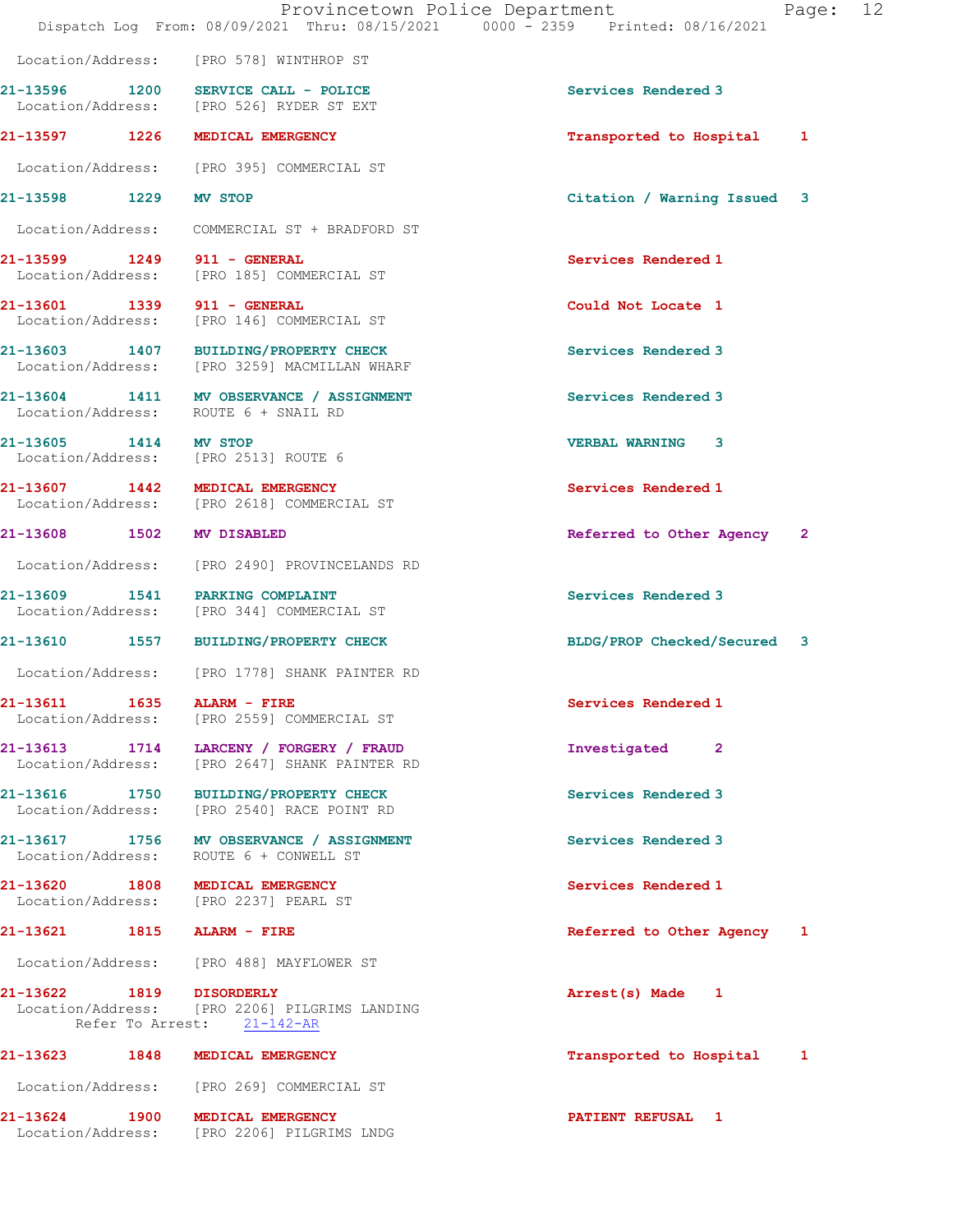| 21-13625 1903 911 - GENERAL       | Location/Address: [PRO 2251] COMMERCIAL ST                                           | 1<br>SPOKEN TO              |              |
|-----------------------------------|--------------------------------------------------------------------------------------|-----------------------------|--------------|
| 21-13626 1932 MEDICAL EMERGENCY   | Location/Address: [PRO 542] SHANK PAINTER RD                                         | PATIENT REFUSAL 1           |              |
| 21-13627 1943 PARKING COMPLAINT   | Location/Address: [PRO 758] BRADFORD ST                                              | Services Rendered 3         |              |
| 21-13628 2030 HAZARDS             | Location/Address: [PRO 523] COMMERCIAL ST                                            | <b>GONE ON ARRIVAL 2</b>    |              |
| 21-13629 2032 PARKING COMPLAINT   |                                                                                      | Citation / Warning Issued 3 |              |
|                                   | Location/Address: [PRO 2520] PRINCE ST                                               |                             |              |
| 21-13630 2033 FIRE - STRUCTURE    |                                                                                      | Transported to Hospital 1   |              |
|                                   | Location/Address: [PRO 2447] MAYFLOWER AVE                                           |                             |              |
| 21-13631 2108 MEDICAL EMERGENCY   | Location/Address: [PRO 2447] MAYFLOWER AVE                                           | <b>PATIENT REFUSAL 1</b>    |              |
| 21-13632 2111 LOST PROPERTY       | Location/Address: [PRO 106] COMMERCIAL ST                                            | Services Rendered 3         |              |
| 21-13633 2137 MEDICAL EMERGENCY   | Location/Address: [PRO 395] COMMERCIAL ST                                            | PATIENT REFUSAL 1           |              |
| 21-13634 2143 BIKE - ACCIDENT     |                                                                                      | Transported to Hospital 1   |              |
|                                   | Location/Address: [PRO 253] COMMERCIAL ST                                            |                             |              |
| 21-13635 2219 MV STOP             | Location/Address: HARRY KEMP WAY + CONWELL ST                                        | <b>VERBAL WARNING 3</b>     |              |
| 21-13636 2224 ANIMAL CALL         |                                                                                      | <b>Transferred Custody</b>  | $\mathbf{2}$ |
|                                   | Location: [OT] CARE VET DENNIS<br>Refer To Arrest: 21-142-AR                         |                             |              |
|                                   | 21-13638 2243 MEDICAL EMERGENCY<br>Location/Address: [PRO 3430] COMMERCIAL ST        | Services Rendered 1         |              |
| 21-13639 2246 BAR CHECK           | Location/Address: [PRO 484] MASONIC PL                                               | Services Rendered 3         |              |
| 21-13641 2341 ASSIST CITIZEN      | Location/Address: [PRO 3430] COMMERCIAL ST                                           | Services Rendered 3         |              |
| 21-13642 2354 NOISE COMPLAINT     | Location/Address: [PRO 3276] COMMERCIAL ST                                           | SPOKEN TO<br>3              |              |
| For Date: $08/14/2021$ - Saturday |                                                                                      |                             |              |
| 21-13643 0000 DISORDERLY          | Location/Address: [PRO 3276] COMMERCIAL ST                                           | Peace Restored 1            |              |
|                                   | 21-13644 0011 MV OBSERVANCE / ASSIGNMENT<br>Location/Address: BRADFORD ST + RYDER ST | Services Rendered 3         |              |
| 21-13646 0029                     | <b>BUILDING/PROPERTY CHECK</b>                                                       | BLDG/PROP Checked/Secured 3 |              |
|                                   | Location/Address: [PRO 186] COMMERCIAL ST                                            |                             |              |
|                                   | 21-13647 0031 NOISE COMPLAINT<br>Location/Address: [PRO 3276] COMMERCIAL ST          | SPOKEN TO<br>3              |              |
| 21-13648<br>0050                  | MV OBSERVANCE / ASSIGNMENT                                                           | Services Rendered 3         |              |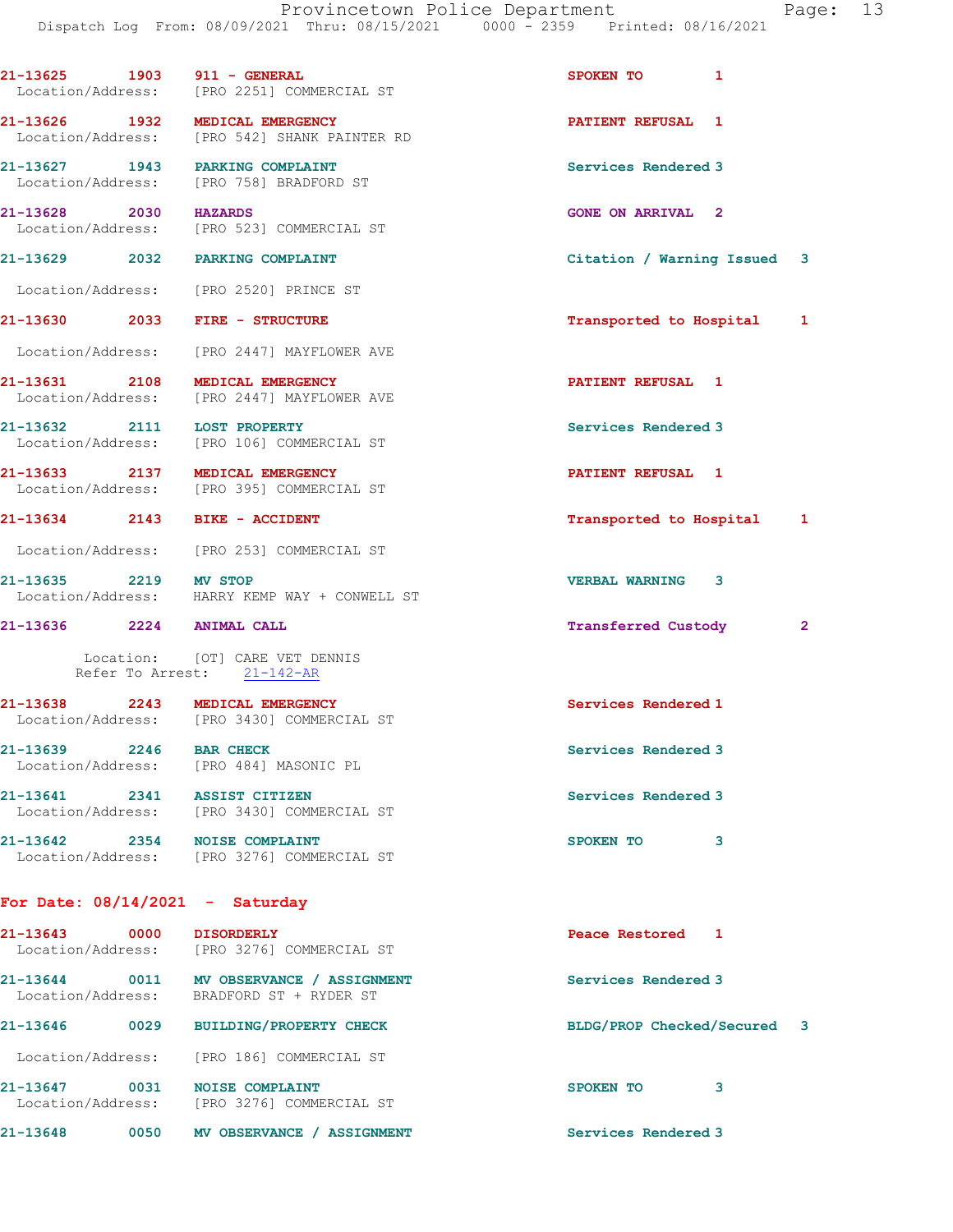|                       | Dispatch Log From: 08/09/2021 Thru: 08/15/2021 0000 - 2359 Printed: 08/16/2021                                | Provincetown Police Department<br>Page: | 14 |
|-----------------------|---------------------------------------------------------------------------------------------------------------|-----------------------------------------|----|
|                       | Location/Address: HOWLAND ST + BRADFORD ST                                                                    |                                         |    |
|                       | 21-13649 0054 MEDICAL EMERGENCY<br>Location/Address: [PRO 542] SHANK PAINTER RD<br>Refer To Arrest: 21-142-AR | <b>PATIENT REFUSAL 1</b>                |    |
|                       | 21-13651 0126 MV COLLISION                                                                                    | Citation / Warning Issued 1             |    |
|                       | Location/Address: [PRO 526] RYDER ST EXT<br>Refer To Accident: 21-59-AC                                       |                                         |    |
|                       | 21-13652 0128 MEDICAL EMERGENCY<br>Location/Address: [PRO 526] RYDER ST EXT                                   | <b>PATIENT REFUSAL 1</b>                |    |
|                       | 21-13654 0224 MV OBSERVANCE / ASSIGNMENT<br>Location/Address: [PRO 3004] BRADFORD ST                          | Services Rendered 3                     |    |
| 21-13655 0228 MV STOP | Location/Address: BRADFORD ST + ANTHONY ST                                                                    | VERBAL WARNING 3                        |    |
|                       | 21-13656 0232 BUILDING/PROPERTY CHECK                                                                         | BLDG/PROP Checked/Secured 3             |    |
|                       | Location/Address: [PRO 569] WINSLOW ST                                                                        |                                         |    |
|                       | 21-13657 0241 BUILDING/PROPERTY CHECK                                                                         | BLDG/PROP Checked/Secured 3             |    |
|                       | Location/Address: [PRO 440] HARRY KEMP WAY                                                                    |                                         |    |
|                       | 21-13658 0243 BUILDING/PROPERTY CHECK                                                                         | BLDG/PROP Checked/Secured 3             |    |
|                       | Location/Address: [PRO 488] MAYFLOWER ST                                                                      |                                         |    |
|                       | 21-13659 0318 BUILDING/PROPERTY CHECK                                                                         | BLDG/PROP Checked/Secured 3             |    |
| Location/Address:     | [PRO 516] RACE POINT RD                                                                                       |                                         |    |
|                       | 21-13661 0455 BUILDING/PROPERTY CHECK<br>Location/Address: [PRO 3317] CEMETERY RD                             | Services Rendered 3                     |    |
|                       | 21-13662 0458 BUILDING/PROPERTY CHECK<br>Location/Address: [PRO 3318] CEMETERY RD                             | Services Rendered 3                     |    |
|                       | 21-13663 0501 ALARM - FIRE<br>Location/Address: [PRO 3201] MONTELLO ST                                        | False Alarm 1                           |    |
|                       | 21-13664 0509 BUILDING/PROPERTY CHECK<br>Location/Address: [PRO 2540] RACE POINT RD                           | Services Rendered 3                     |    |
|                       | 21-13665 0530 BUILDING/PROPERTY CHECK                                                                         | BLDG/PROP Checked/Secured 3             |    |
| Location/Address:     | [PRO 3259] MACMILLAN WHARF                                                                                    |                                         |    |
| Location/Address:     | 21-13666 0547 MV OBSERVANCE / ASSIGNMENT<br>[PRO 4041] BRADFORD ST                                            | Services Rendered 3                     |    |
| Location/Address:     | 21-13667 0548 MV OBSERVANCE / ASSIGNMENT<br>RACE POINT RD                                                     | Services Rendered 3                     |    |
|                       | 21-13668 0552 SERVICE CALL - POLICE<br>Location/Address: [PRO 516] RACE POINT RD                              | Services Rendered 3<br>4                |    |
| Location/Address:     | 21-13669 0625 MV OBSERVANCE / ASSIGNMENT<br>ROUTE 6 + SNAIL RD                                                | Services Rendered 3                     |    |
|                       | 21-13671 0726 MEDICAL EMERGENCY                                                                               | Transported to Hospital<br>1            |    |
|                       | Location/Address: [PRO 3222] ALDEN ST                                                                         |                                         |    |
|                       | 21-13672 0738 MEDICAL EMERGENCY<br>Location/Address: [PRO 1187] COMMERCIAL ST                                 | <b>PATIENT REFUSAL 1</b>                |    |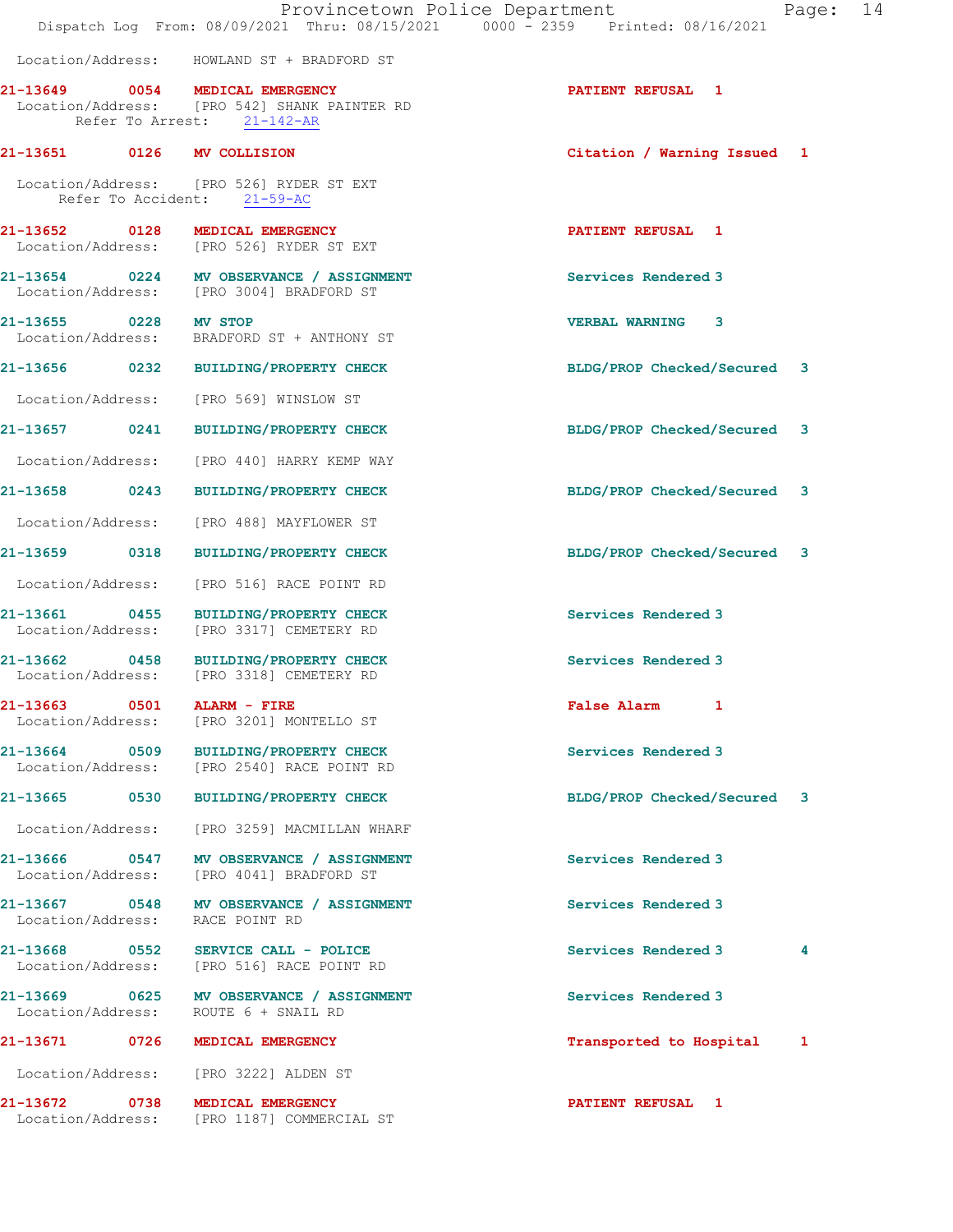Dispatch Log From: 08/09/2021 Thru: 08/15/2021 0000 - 2359 Printed: 08/16/2021 21-13674 0758 PARKING COMPLAINT Services Rendered 3 Location/Address: [PRO 3456] RYDER ST EXT 21-13676 0845 BUILDING/PROPERTY CHECK BLDG/PROP Checked/Secured 3 Location/Address: [PRO 2512] JEROME SMITH RD 21-13677 0918 LOST PROPERTY Services Rendered 3 Location/Address: [PRO 542] SHANK PAINTER RD 21-13678 0921 MEDICAL EMERGENCY (Services Rendered 1 Location/Address: [PRO 2647] SHANK PAINTER RD [PRO 2647] SHANK PAINTER RD 21-13679 0926 911 - GENERAL Services Rendered 1 Location/Address: [PRO 597] COMMERCIAL ST 21-13681 1009 MV OBSERVANCE / ASSIGNMENT Services Rendered 3 Location/Address: ROUTE 6 + CONWELL ST 21-13683 1116 PARKING COMPLAINT<br>
Location/Address: [PRO 525] COMMERCIAL ST [PRO 525] COMMERCIAL ST 21-13684 1130 BUILDING/PROPERTY CHECK BLDG/PROP Checked/Secured 3 Location/Address: [PRO 3259] MACMILLAN WHARF 21-13685 1142 MV STOP Citation / Warning Issued 3 Location/Address: [PRO 2513] ROUTE 6 21-13686 1155 LOST PROPERTY **1200 Services** Rendered 3 Location/Address: [PRO 542] SHANK PAINTER RD 21-13687 1158 BUILDING/PROPERTY CHECK BLD/PROP CHECKED UNSECURE 3 Location/Address: [PRO 3430] COMMERCIAL ST 21-13689 1231 PROPERTY DAMAGE Services Rendered 3 Location/Address: [PRO 442] HARRY KEMP WAY 21-13690 1255 MEDICAL EMERGENCY **1255 MEDICAL EMERGENCY** 12 Location/Address: [PRO 1953] COMMERCIAL ST 21-13692 1334 BUILDING/PROPERTY CHECK BLDG/PROP Checked/Secured 3 Location/Address: [PRO 2206] PILGRIMS LANDING 21-13693 1405 DISORDERLY Services Rendered 1 Location/Address: [PRO 37] BRADFORD ST 21-13695 1427 911 - GENERAL Could Not Locate 1 Location/Address: [PRO 1895] BRADFORD ST 21-13696 1447 911 - GENERAL Could Not Locate 1 Location/Address: [PRO 3634] COMMERCIAL ST 21-13700 1541 LOST PROPERTY Services Rendered 3 Location/Address: [PRO 542] SHANK PAINTER RD 21-13701 1546 MV OBSERVANCE / ASSIGNMENT Services Rendered 3 Location/Address: [PRO 3440] ROUTE 6 21-13702 1616 PARKING COMPLAINT No State of the Unfounded 3 Location/Address: [PRO 4007] STANDISH ST 21-13703 1652 MV STOP VERBAL WARNING 3 Location/Address: ROUTE 6

21-13704 1702 FOLLOW UP Services Rendered 2 Location/Address: [PRO 3494] BRADFORD ST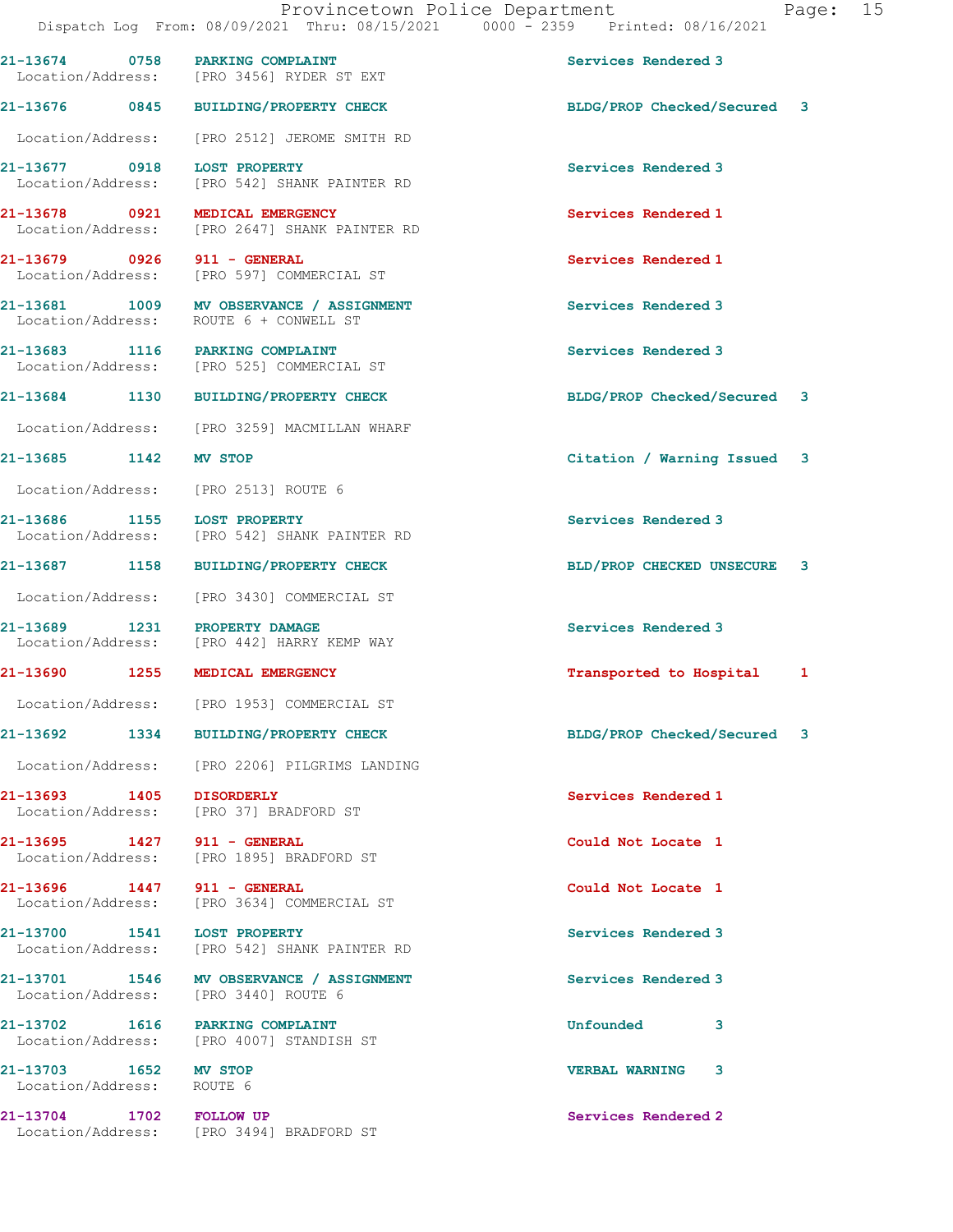| 21-13705 1707 MV DISABLED                             | Location/Address: COMMERCIAL ST                                                     | Services Rendered 2         |   |
|-------------------------------------------------------|-------------------------------------------------------------------------------------|-----------------------------|---|
|                                                       | 21-13706 1715 911 - GENERAL                                                         | No Action Required          | 1 |
|                                                       | Location: [PRO 3210] LONG POINT LIGHTHOUSE                                          |                             |   |
| 21-13708 1742 MV COMPLAINT                            |                                                                                     | Citation / Warning Issued 2 |   |
|                                                       | Location/Address: PROVINCELANDS RD + BRADFORD ST EXT                                |                             |   |
| 21-13710 1752 SHOPLIFTING                             | Location/Address: [PRO 2491] COMMERCIAL ST                                          | Investigated<br>3           |   |
| 21-13714 2025 MV STOP<br>Location/Address: CENTRAL ST |                                                                                     | <b>VERBAL WARNING 3</b>     |   |
| 21-13715 2034 MV COLLISION                            |                                                                                     | Referred to Other Agency 1  |   |
|                                                       | Location/Address: [PRO 2490] PROVINCELANDS RD                                       |                             |   |
|                                                       | 21-13716 2040 BUILDING/PROPERTY CHECK                                               | BLDG/PROP Checked/Secured 3 |   |
|                                                       | Location/Address: [PRO 379] COMMERCIAL ST                                           |                             |   |
|                                                       | 21-13717 2041 COMPLAINT - GENERAL<br>Location/Address: [PRO 2156] COMMERCIAL ST     | Peace Restored 3            |   |
|                                                       | 21-13719 2120 HARASSMENT / THREATS<br>Location/Address: [PRO 3276] COMMERCIAL ST    | Services Rendered 2         |   |
| 21-13720 2131 MV STOP                                 | Location/Address: BRADFORD ST + JOHNSON ST                                          | <b>VERBAL WARNING</b><br>3  |   |
| 21-13721 2135 MV STOP                                 | Location/Address: HARRY KEMP WAY                                                    | <b>VERBAL WARNING</b><br>3  |   |
|                                                       | 21-13722 2135 HARASSMENT / THREATS<br>Location/Address: [PRO 1405] NELSON AVE       | $\overline{2}$<br>SPOKEN TO |   |
|                                                       | 21-13724 2227 911 - GENERAL<br>Location/Address: [PRO 1380] FRANKLIN ST             | $\mathbf{1}$<br>SPOKEN TO   |   |
|                                                       | 21-13726 2244 LOST PROPERTY<br>Location/Address: [PRO 542] SHANK PAINTER RD         | Services Rendered 3         |   |
|                                                       | 21-13729 2328 MV OBSERVANCE / ASSIGNMENT<br>Location/Address: [PRO 413] CONWELL ST  | Services Rendered 3         |   |
| 21-13730 2331<br>Location/Address:                    | <b>NOISE COMPLAINT</b><br>COMMERCIAL ST                                             | 3<br>SPOKEN TO              |   |
|                                                       | 21-13732 2350 NOISE COMPLAINT<br>Location/Address: [PRO 3276] COMMERCIAL ST         | 3<br>SPOKEN TO              |   |
| 21-13733 2353 MV COMPLAINT                            | Location/Address: [PRO 2543] MACMILLAN WHARF                                        | Services Rendered 2         |   |
| For Date: $08/15/2021$ - Sunday                       |                                                                                     |                             |   |
| 21-13734 0015                                         | <b>ASSIST CITIZEN</b><br>Location/Address: [PRO 105] COMMERCIAL ST                  | Services Rendered 3         |   |
|                                                       | 21-13735 0020 BUILDING/PROPERTY CHECK<br>Location/Address: [PRO 3430] COMMERCIAL ST | Services Rendered 3         |   |
| 21-13736                                              | 0021 BUILDING/PROPERTY CHECK                                                        | BLDG/PROP Checked/Secured 3 |   |

Location/Address: [PRO 530] SHANK PAINTER RD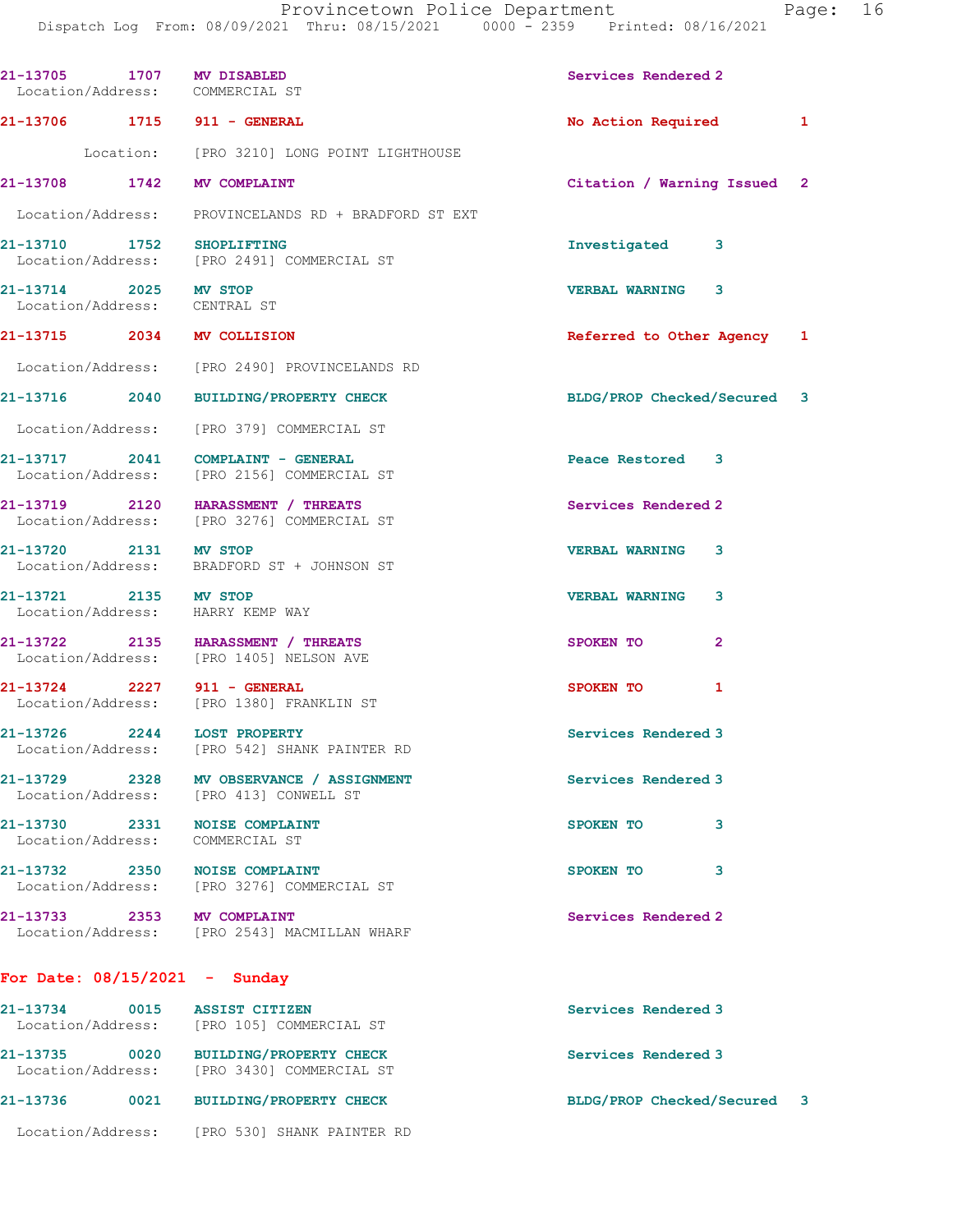|                                       | 21-13737 0023 MV OBSERVANCE / ASSIGNMENT<br>Location/Address: SHANK PAINTER RD + JEROME SMITH RD | Services Rendered 3                 |  |
|---------------------------------------|--------------------------------------------------------------------------------------------------|-------------------------------------|--|
|                                       | 21-13739 0038 MEDICAL EMERGENCY                                                                  | Transported to Hospital 1           |  |
|                                       | Location/Address: [PRO 2667] CAPTAIN BERTIES WAY                                                 |                                     |  |
| 21-13740 0111                         | <b>BUILDING/PROPERTY CHECK</b>                                                                   | BLDG/PROP Checked/Secured 3         |  |
|                                       | Location/Address: [PRO 512] PRINCE ST                                                            |                                     |  |
| 21-13741 0112                         | MV OBSERVANCE / ASSIGNMENT<br>Location/Address: [PRO 4136] BRADFORD ST                           | Services Rendered 3                 |  |
| 21-13742 0115                         | DISTURBANCE - FIGHT / ARGUMENT<br>Location/Address: [PRO 269] COMMERCIAL ST                      | Peace Restored 1                    |  |
|                                       | 21-13743 0120 BIKE - ACCIDENT<br>Location/Address: MASONIC PL + COMMERCIAL ST                    | Services Rendered 1                 |  |
|                                       | 21-13744 0147 NOISE COMPLAINT<br>Location/Address: [PRO 2052] COMMERCIAL ST                      | Services Rendered 3                 |  |
|                                       | 21-13745 0219 MV OBSERVANCE / ASSIGNMENT<br>Location/Address: ROUTE 6 + SNAIL RD                 | Services Rendered 3                 |  |
|                                       | 21-13747 0248 BUILDING/PROPERTY CHECK                                                            | BLDG/PROP Checked/Secured 3         |  |
|                                       | Location/Address: [PRO 516] RACE POINT RD                                                        |                                     |  |
| 21-13748 0257                         | MEDICAL EMERGENCY                                                                                | No Action Required<br>1             |  |
|                                       | Location/Address: [PRO 2647] SHANK PAINTER RD                                                    |                                     |  |
| 21-13749 0409                         | MEDICAL EMERGENCY                                                                                | No Action Required<br>1             |  |
| Location/Address:                     | [PRO 2647] SHANK PAINTER RD                                                                      |                                     |  |
| 21-13750 0510                         | <b>BUILDING/PROPERTY CHECK</b><br>Location/Address: [PRO 2206] PILGRIMS LANDING                  | Services Rendered 3                 |  |
| 21-13751 0557                         | SERVICE CALL - POLICE<br>Location/Address: [PRO 516] RACE POINT RD                               | Services Rendered 3<br>$\mathbf{2}$ |  |
| 21-13753<br>0607                      | MV OBSERVANCE / ASSIGNMENT<br>Location/Address: [PRO 447] JEROME SMITH RD                        | Services Rendered 3                 |  |
| 21-13752<br>0608                      | <b>BUILDING/PROPERTY CHECK</b>                                                                   | BLDG/PROP Checked/Secured<br>3      |  |
| Location/Address:                     | [pro 3703] route 6                                                                               |                                     |  |
| 21-13756 0942                         | MEDICAL EMERGENCY<br>Location/Address: [PRO 2647] SHANK PAINTER RD                               | Services Rendered 1                 |  |
| 21-13757 0946<br>Location/Address:    | <b>LOST PROPERTY</b><br>[PRO 542] SHANK PAINTER RD                                               | Services Rendered 3                 |  |
| 21-13758 0949                         | MEDICAL EMERGENCY                                                                                | Transported to Hospital<br>1        |  |
| Location/Address:                     | [PRO 440] HARRY KEMP WAY                                                                         |                                     |  |
| 21-13760<br>1017                      | MEDICAL EMERGENCY                                                                                | Transported to Hospital<br>1        |  |
|                                       | Location/Address: [PRO 2647] SHANK PAINTER RD                                                    |                                     |  |
| 21-13762<br>1048<br>Location/Address: | HARASSMENT / THREATS<br>[PRO 1953] COMMERCIAL ST                                                 | Services Rendered 2                 |  |
| 21-13763<br>1106<br>Location/Address: | MV OBSERVANCE / ASSIGNMENT<br>ROUTE 6 + SNAIL RD                                                 | Services Rendered 3                 |  |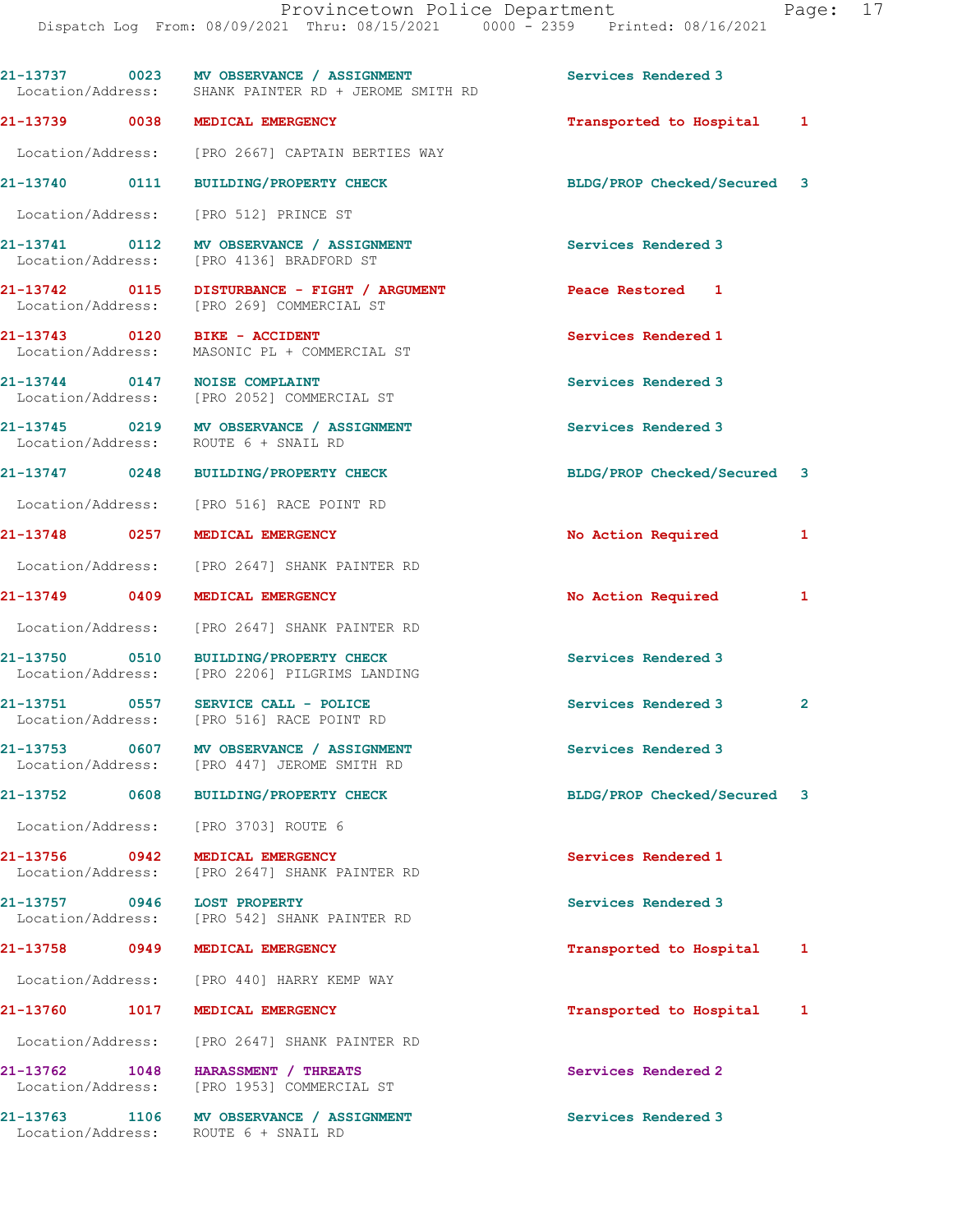| 21-13764 1122 MV STOP<br>Location/Address: [PRO 2479] ROUTE 6 |                                                                                       | 3<br><b>VERBAL WARNING</b>  |  |
|---------------------------------------------------------------|---------------------------------------------------------------------------------------|-----------------------------|--|
| 21-13765 1145 MV STOP<br>Location/Address: [PRO 2513] ROUTE 6 |                                                                                       | <b>VERBAL WARNING</b><br>3  |  |
|                                                               | 21-13767 1222 BUILDING/PROPERTY CHECK                                                 | BLDG/PROP Checked/Secured 3 |  |
|                                                               | Location/Address: [PRO 444] HIGH POLE HILL                                            |                             |  |
| 21-13769 1318 MEDICAL EMERGENCY                               | Location/Address: [PRO 542] SHANK PAINTER RD<br>Refer To Arrest: 21-142-AR            | Services Rendered 1         |  |
|                                                               | 21-13770 1320 BUILDING/PROPERTY CHECK                                                 | BLDG/PROP Checked/Secured 3 |  |
|                                                               | Location/Address: [PRO 2540] RACE POINT RD                                            |                             |  |
| 21-13771 1358 PARKING COMPLAINT                               |                                                                                       | Referred to Other Agency 3  |  |
|                                                               | Location/Address: [PRO 1892] SHANK PAINTER RD                                         |                             |  |
| 21-13772 1359 MEDICAL EMERGENCY                               | Location/Address: [PRO 433] RYDER ST EXT                                              | <b>PATIENT REFUSAL 1</b>    |  |
| 21-13775 1547 MEDICAL EMERGENCY                               |                                                                                       | Referred to Other Agency 1  |  |
|                                                               | Location/Address: [PRO 516] RACE POINT RD                                             |                             |  |
|                                                               | 21-13776 1552 BUILDING/PROPERTY CHECK<br>Location/Address: [PRO 3259] MACMILLAN WHARF | Services Rendered 3         |  |
|                                                               | 21-13777 1603 PARKING COMPLAINT<br>Location/Address: CONANT ST + COMMERCIAL ST        | Services Rendered 3         |  |
| 21-13778 1623 MV COLLISION                                    | Location/Address: [PRO 539] SHANK PAINTER RD                                          | Services Rendered 1         |  |
| Location/Address: CONWELL ST                                  | 21-13779 1636 MV OBSERVANCE / ASSIGNMENT                                              | Services Rendered 3         |  |
|                                                               | 21-13782 1717 LOST PROPERTY<br>Location/Address: [PRO 4152] BRADFORD ST               | Services Rendered 3         |  |
| 21-13786 1849 LOST PROPERTY                                   | Location/Address: [PRO 399] COMMERCIAL ST                                             | Services Rendered 3         |  |
| 21-13788 1913 MV HIT & RUN                                    | Location/Address: [PRO 1421] PLEASANT ST<br>Refer To Accident: 21-60-AC               | Services Rendered 2         |  |
| 21-13790 1928 FOLLOW UP                                       | Location/Address: [PRO 3296] SHANK PAINTER RD                                         | Services Rendered 2         |  |
| 21-13791 1933 MV HIT & RUN                                    | Location/Address: [PRO 2520] PRINCE ST                                                | Services Rendered 2         |  |
| 21-13793 2029 MV STOP                                         | Location/Address: [PRO 2052] COMMERCIAL ST + RYDER ST EXT                             | <b>VERBAL WARNING</b><br>3  |  |
| 21-13794 2042 ASSIST CITIZEN                                  | Location/Address: [PRO 542] SHANK PAINTER RD                                          | Services Rendered 3         |  |
|                                                               | 21-13795 2045 BUILDING/PROPERTY CHECK                                                 | BLDG/PROP Checked/Secured 3 |  |
|                                                               | Location/Address: [PRO 357] COMMERCIAL ST                                             |                             |  |
|                                                               | 21-13796 2100 ANIMAL CALL<br>Location/Address: ANTHONY ST + COMMERCIAL ST             | Services Rendered 2         |  |